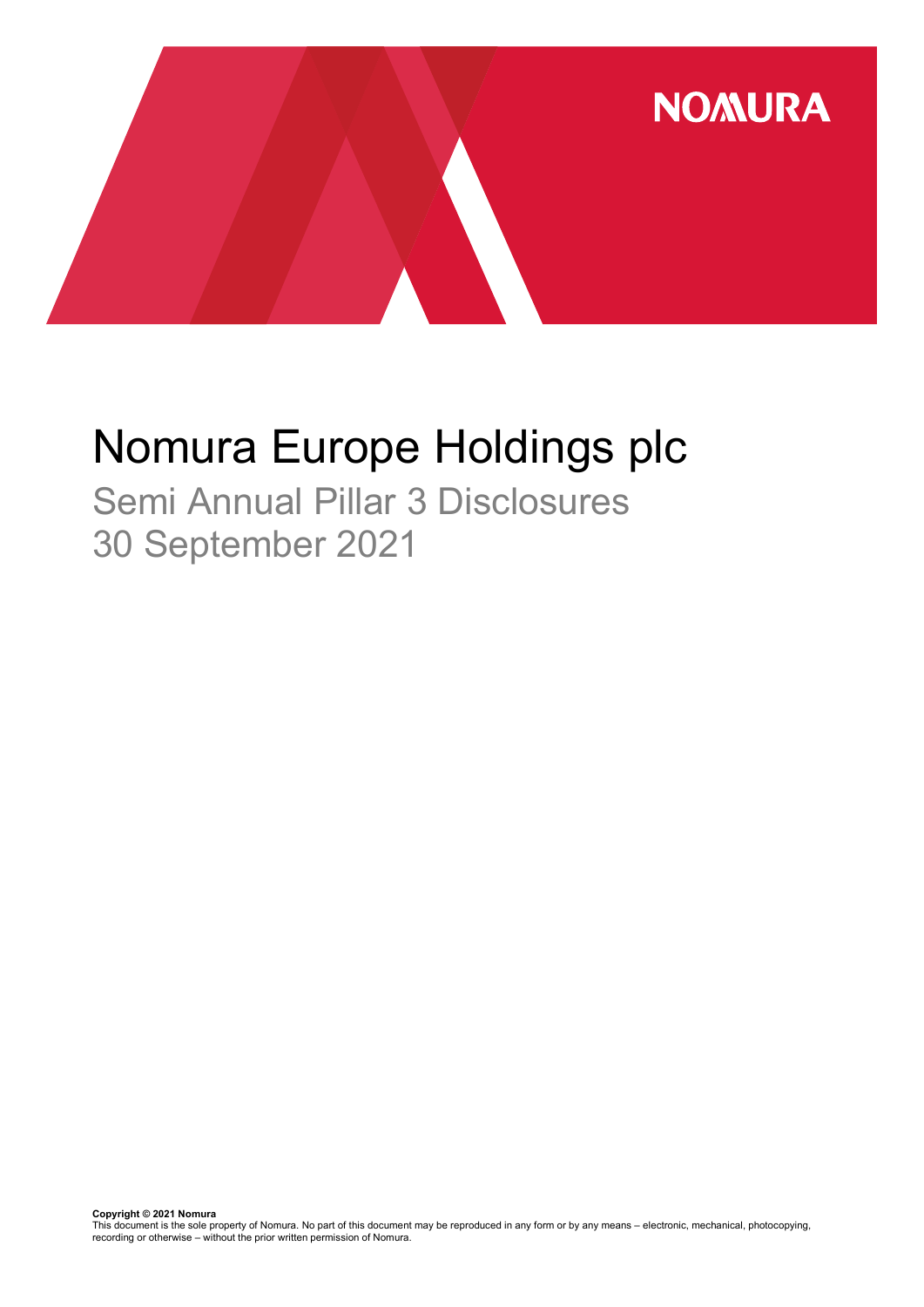## **Table of Contents**

| Template 3: Credit quality of performing and non-performing exposures by past due days 20 |  |
|-------------------------------------------------------------------------------------------|--|
|                                                                                           |  |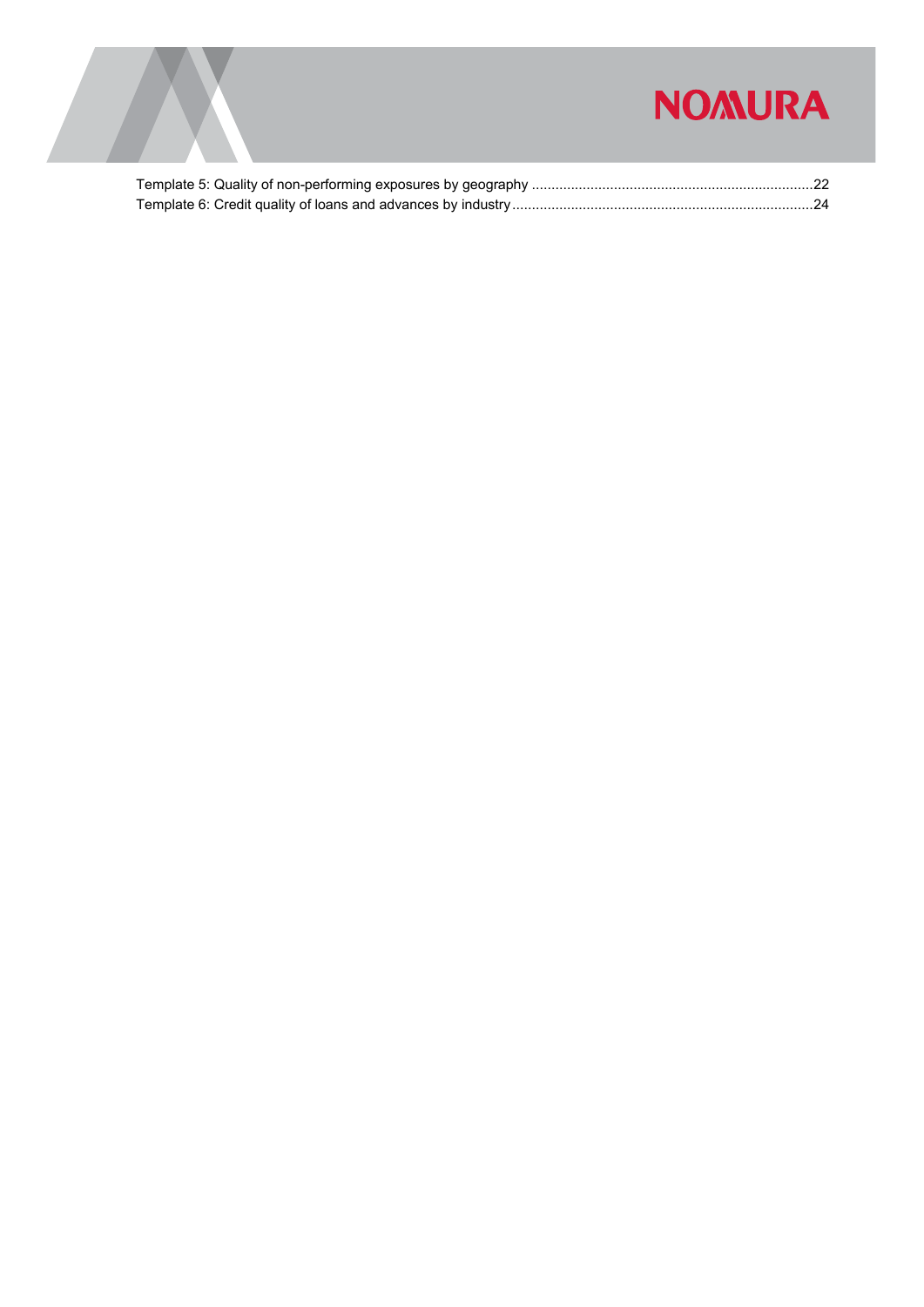## <span id="page-3-0"></span>**Foreword**

#### <span id="page-3-1"></span>**Background**

The Nomura Europe Holdings plc Group ("the Group") is authorised by the Prudential Regulation Authority ("PRA") and regulated by the Financial Conduct Authority ("FCA") and the PRA. The regulatory consolidation is produced in accordance with the requirements established under the Capital Requirements Directive ("CRD") and the Capital Requirements Regulation ("CRR"), collectively referred to hereinafter as "CRD IV", which came into effect on 1<sup>st</sup> January 2014.

#### <span id="page-3-2"></span>**Scope of Application**

This document presents the consolidated Pillar 3 disclosures as at 30<sup>th</sup> September 2021 for the Group as well as disclosures covering three material subsidiaries where required, Nomura International Plc ("NIP"), Nomura Bank International Plc ("NBI") and Nomura Financial Products Europe GmbH ("NFPE")

The Group, NIP and NBI are regulated by the PRA and FCA whereas NFPE is regulated by the BaFin.

NIP contributes over 95% of the Group's capital requirement and its risk management policies and procedures are consistent with the Group. Significant subsidiary disclosures have been made for NIP as applicable.

NBI is a United Kingdom ("UK") regulated bank but its Risk Weighted Assets ("RWA") are immaterial to the Group. Therefore NBI disclosures have been made for article 437 (Own Funds) with no other disclosures relevant to significant subsidiary requirements.

NFPE's RWA's are also immaterial to the Group. Therefore NFPE disclosures have also been made for article 437 (Own Funds) with no other disclosures relevant to significant subsidiary requirements.

Other regulated subsidiaries included in the Group consolidation figures are Nomura Bank Luxembourg S.A. ("NBL"), Banque Nomura France S.A. ("BNF"), Nomura Alternative Investment Management France S.A.S ("NAIME") and Nomura Bank Switzerland Ltd ("NBS").

Certain subsidiaries are subject to local Pillar 3 Regulatory requirements. However, owing to their inclusion and small size within the Group, separate quarterly disclosures have not been made for NBL, BNF, NAIME or NBS.

#### <span id="page-3-3"></span>**Scope of Consolidation**

The Group's regulatory consolidation includes UK and non-UK regulated entities; Article 6 of the CRR provides guidance on capital calculations and consolidation of subsidiary undertakings. The regulatory consolidation excludes certain special purpose entities which are included in the accounting consolidation under UK GAAP. A small number of entities included in the accounting consolidation are also excluded from the regulatory consolidation on the basis of their immaterial balance sheet size. There is no material impact on the regulatory capital position of the Group due to the exclusion of these entities

All companies within the Group are limited by ordinary shares. Apart from the requirements to hold regulatory capital, subject to regulatory approval by the relevant local authority, there is no practical or legal impediment to the prompt transfer of capital between entities within the Group. The Group is a 100% owned subsidiary of Nomura Holdings Inc. ("NHI") (incorporated in Japan), the ultimate parent of the Group. NHI publishes separate Pillar III disclosures [\(NHI Pillar 3\)](https://www.nomuraholdings.com/investor/summary/highlight/ratio.html). NHI, together with the Group and NHI's other subsidiary undertakings, form the "Nomura Group".

With effect from April 2015, the Group applied the UK Companies Act 2006 exemption from producing statutory group accounts. The exemption applies to a UK parent company where certain conditions are met. Specifically this includes where the UK parent and all of its subsidiaries are included in group accounts of a larger non-European Economic Area ("EEA") group prepared in accordance with accounting standards which are equivalent to EU-adopted IFRS. Statutory consolidated accounts for the Group are therefore not to be published.

#### <span id="page-3-4"></span>**KM1: Key Metrics**

|                                     | <b>The Group</b> |
|-------------------------------------|------------------|
| Capital (\$m)                       |                  |
| Tier 1 Capital                      | 5,630            |
| <b>Tier 2 Capital</b>               | 2,160            |
| Capital Requirements (\$m)          |                  |
| <b>Total RWA</b>                    | 33,976           |
| Total Capital Requirement (1)       | 4,118            |
| Capital Ratios (%)                  |                  |
| Tier $1^{(2)}$                      | 16.6%            |
| Leverage Ratio                      |                  |
| Total Leverage Ratio Exposure (\$m) | 164,931          |
| Leverage Ratio (%)                  | $3.4\%$          |

*1. Pillar 1 + Pillar 2A requirements*

*2. Tier 1 Capital / Total RWA*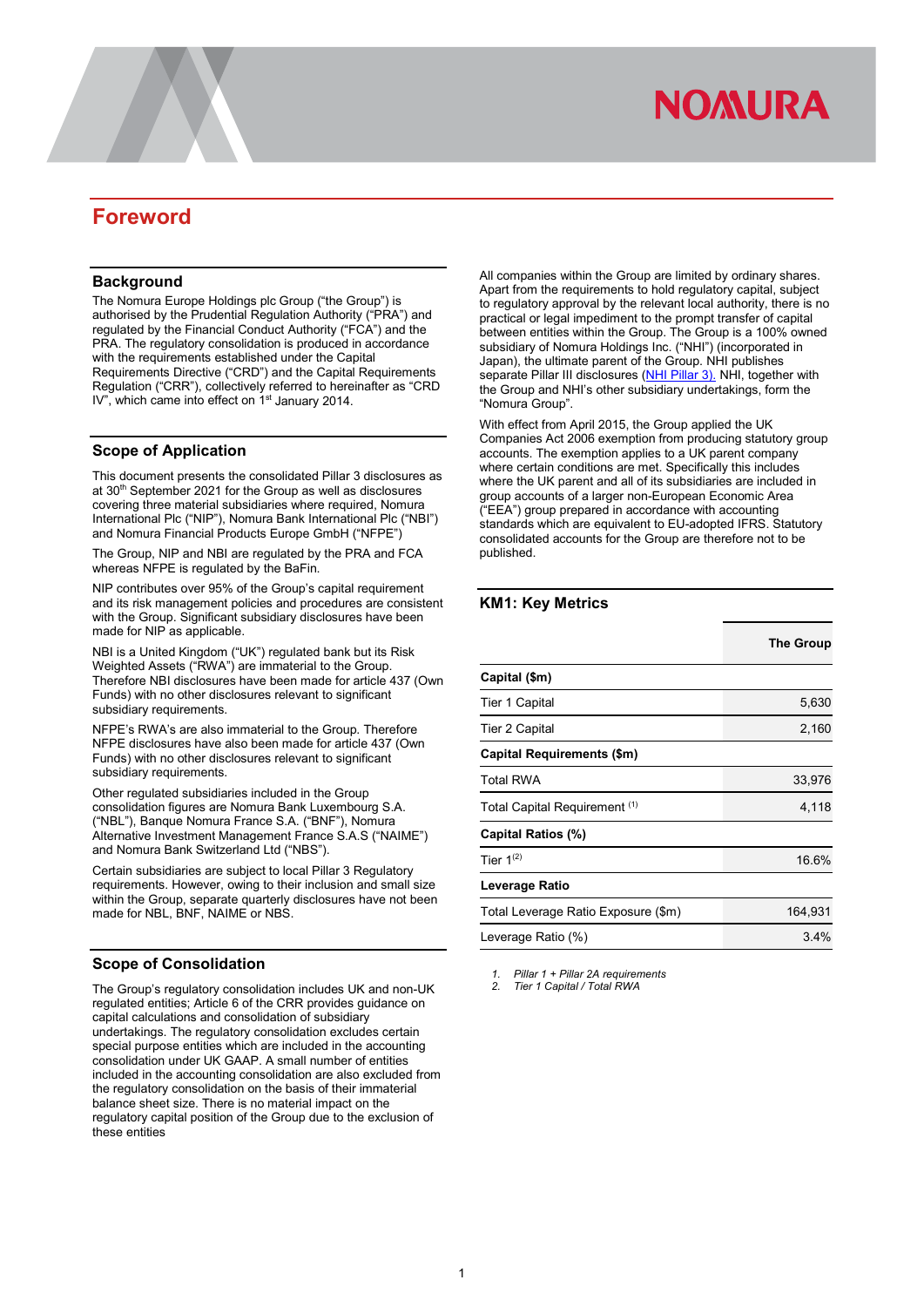## <span id="page-4-0"></span>**Own Funds**

#### <span id="page-4-1"></span>**CC1: Composition of Regulatory Capital**

*CRR Articles 437 and 492* 

The Group, NIP, NBI and NFPE Own Funds:

|                    |                                                                     | <b>Sep-21</b> |            |            |              |
|--------------------|---------------------------------------------------------------------|---------------|------------|------------|--------------|
| ITS <sup>(1)</sup> | \$m\$                                                               | The Group     | <b>NIP</b> | <b>NBI</b> | $NFPE^{(6)}$ |
| 6                  | Common Equity Tier 1 ("CET1") before regulatory adjustments         | 5,745         | 5,408      | 159        | 700          |
| 28                 | Total Regulatory Adjustments to Common Equity Tier 1 <sup>(2)</sup> | (115)         | (185)      | 108        | (6)          |
| 45                 | <b>Tier 1 Capital</b>                                               | 5,630         | 5,222      | 267        | 694          |
| 46                 | <b>Tier 2 Capital</b>                                               | 2,160         | 1.260      |            | 214          |
| 59                 | <b>Total Capital</b>                                                | 7,790         | 6,482      | 267        | 909          |
| 62                 | Tier 1 Ratio $^{(3)}$                                               | 16.57%        | 16.16%     | 293.99%    | 37.45%       |
| 63                 | Total Capital as a percentage of total risk exposure amounts        | 22.93%        | 20.06%     | 293.99%    | 49.01%       |
| 64                 | Institution specific buffer requirement $(4)$                       | 2.57%         | 2.56%      | 2.50%      | 2.55%        |
| 65                 | of which: Capital conservation buffer requirement                   | 2.50%         | 2.50%      | 2.50%      | 2.50%        |
| 66                 | of which: Countercyclical capital buffer requirement                | 0.07%         | 0.06%      | $0.00\%$   | 0.05%        |
| 68                 | Common Equity Tier 1 available to meet buffers <sup>(5)</sup>       | 7.48%         | 6.79%      | 285.99%    | 28.45%       |

*1. Implementing Technical Standards Regulations (EU) no. 1423/2013*

*2. Regulatory adjustments per CRR article 33 (1) (b), (c), article 105 and intangible asset deductions per article 37*

*3. Tier 1 capital ratio is equal to the CET1 ratio 4. Institution specific buffer requirement: capital conservation buffer plus countercyclical capital buffer requirements expressed as a percentage 5. Common Equity Tier 1 available to meet minimum Tier 1 total capital requirements (Pillar 1 + Pillar 2A) as there are no innovative Tier 1 instruments*

*6. NFPE reports in Euros and was converted to dollars at a rate of 0.8626*

No restrictions have been applied to the calculation of Common Equity Tier 1 or the prudential filters to Common Equity Tier 1 ("CET1"). The Group is applying transitional provisions of IFRS 9 to Own Funds.

Tier 1 Capital consists of share capital and reserves.

Tier 2 Capital consists of subordinated debt.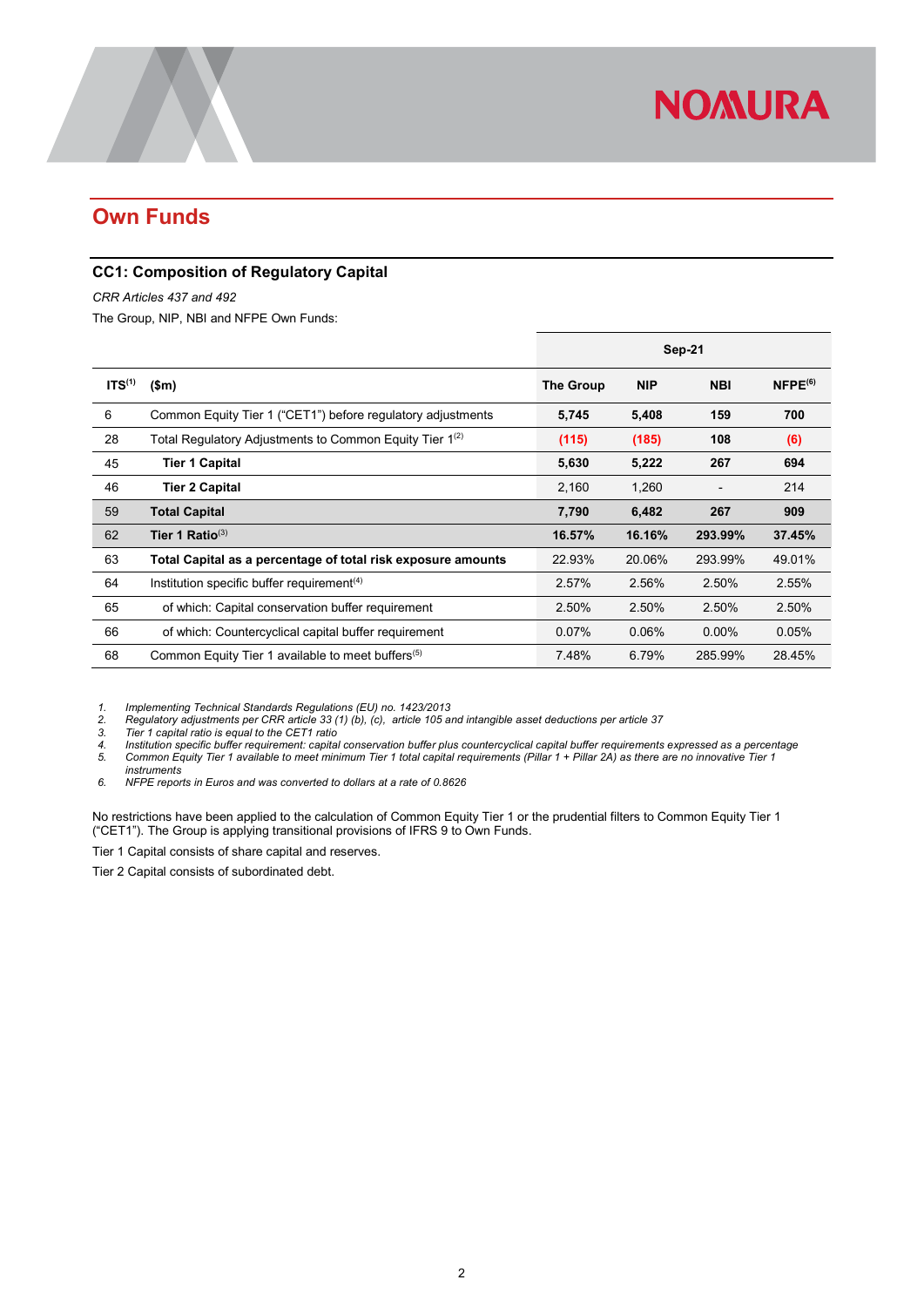

## <span id="page-5-0"></span>**Transitional Provisions**

#### *CRR Article 473a (8)*

Following adoption of IFRS 9 on 1 April 2018 the Group now applies the Expected Credit Loss ("ECL") model which replaces the incurred loss model under IAS 39. The table provides a comparison of own funds, capital and leverage ratios with and without the application of transitional arrangements for IFRS 9.

CRR article 473a ECL transitional relief has been extended to provide additional ECL relief following COVID-19. The relief permits the Group to add back to its own funds 100% of any increases in ECL arising from 1 January 2020 (deemed to be as a result of COVID-19) with the relief factor reducing to 25% by 2025. Prior to January 2020, the ECL relief factor currently stands at 50% which will phase out to 25% by 2023.

#### <span id="page-5-1"></span>**IFRS 9-FL: Transitional Provisions of the Group**

|                                                                                                                                      |               |               | <b>The Group</b> |               |         |
|--------------------------------------------------------------------------------------------------------------------------------------|---------------|---------------|------------------|---------------|---------|
| \$(m)                                                                                                                                | <b>Sep-21</b> | <b>Jun-21</b> | <b>Mar-21</b>    | <b>Dec-20</b> | Sep-20  |
| <b>Available Capital</b>                                                                                                             |               |               |                  |               |         |
| Common Equity Tier 1 (CET1) capital                                                                                                  | 5,630         | 5,708         | 5,710            | 5,374         | 5,358   |
| Common Equity Tier 1 (CET1) capital as if IFRS 9 ECL<br>transitional arrangements had not been applied                               | 5,629         | 5,705         | 5,707            | 5,370         | 5,345   |
| Tier 1 capital                                                                                                                       | 5,630         | 5,708         | 5,710            | 5,374         | 5,358   |
| Tier 1 capital as if IFRS 9 ECL transitional arrangements had<br>not been applied                                                    | 5,629         | 5,705         | 5,707            | 5,370         | 5,345   |
| <b>Total capital</b>                                                                                                                 | 7,790         | 7,868         | 7,870            | 7,534         | 7,518   |
| Total capital as if IFRS 9 ECL transitional arrangements had<br>not been applied                                                     | 7,789         | 7,865         | 7,867            | 7,530         | 7,505   |
| <b>Risk Weighted Assets</b>                                                                                                          |               |               |                  |               |         |
| Total risk-weighted assets                                                                                                           | 33,976        | 33,544        | 33,291           | 33,853        | 30,625  |
| <b>Capital Ratios</b>                                                                                                                |               |               |                  |               |         |
| Common Equity Tier 1 (as a percentage of risk exposure<br>amount)                                                                    | 16.6%         | 17.0%         | 17.2%            | 15.9%         | 17.5%   |
| Common Equity Tier 1 (as a percentage of risk exposure<br>amount) as if IFRS 9 ECL transitional arrangements had not<br>been applied | 16.6%         | 17.0%         | 17.1%            | 15.9%         | 17.5%   |
| Tier 1 (as a percentage of risk exposure amount)                                                                                     | 16.6%         | 17.0%         | 17.2%            | 15.9%         | 17.5%   |
| Tier 1 (as a percentage of risk exposure amount) as if IFRS 9<br>ECL transitional arrangements had not been applied                  | 16.6%         | 17.0%         | 17.1%            | 15.9%         | 17.5%   |
| Total capital (as a percentage of risk exposure amount)                                                                              | 22.9%         | 23.5%         | 23.6%            | 22.3%         | 24.5%   |
| Total capital (as a percentage of risk exposure amount) as if<br>IFRS 9 ECL transitional arrangements had not been applied           | 22.9%         | 23.4%         | 23.6%            | 22.2%         | 24.5%   |
| Leverage Ratio                                                                                                                       |               |               |                  |               |         |
| Leverage ratio total exposure measure                                                                                                | 164,931       | 161,959       | 154,099          | 168,800       | 163,988 |
| Leverage ratio                                                                                                                       | 3.4%          | 3.5%          | 3.7%             | 3.2%          | 3.3%    |
| Leverage ratio as if IFRS 9 ECL transitional arrangements had<br>not been applied                                                    | 3.4%          | 3.5%          | 3.7%             | 3.2%          | 3.3%    |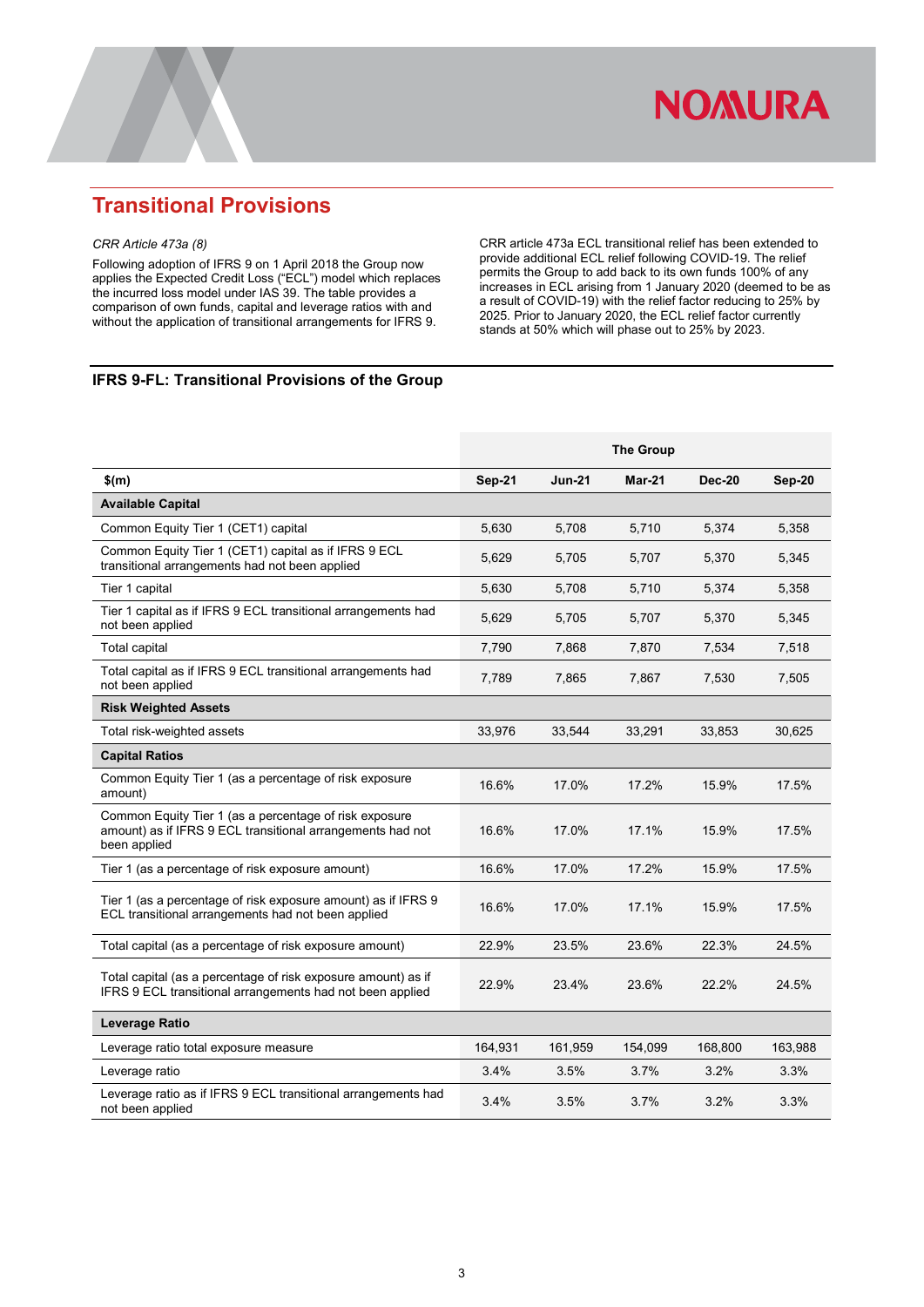

#### <span id="page-6-0"></span>**IFRS 9-FL: Transitional Provisions of NIP**

|                                                                                                                                      |               |          | <b>NIP</b>    |               |         |
|--------------------------------------------------------------------------------------------------------------------------------------|---------------|----------|---------------|---------------|---------|
| $$$ (m)                                                                                                                              | <b>Sep-21</b> | $Jun-21$ | <b>Mar-21</b> | <b>Dec-20</b> | Sep-20  |
| <b>Available Capital</b>                                                                                                             |               |          |               |               |         |
| Common Equity Tier 1 (CET1) capital                                                                                                  | 5,222         | 5,324    | 5,349         | 5.067         | 5,141   |
| Common Equity Tier 1 (CET1) capital as if IFRS 9 ECL<br>transitional arrangements had not been applied                               | 5,220         | 5,321    | 5,345         | 5,063         | 5,128   |
| Tier 1 capital                                                                                                                       | 5,222         | 5,324    | 5,349         | 5,067         | 5,141   |
| Tier 1 capital as if IFRS 9 ECL transitional arrangements had<br>not been applied                                                    | 5,220         | 5,321    | 5,345         | 5,063         | 5,128   |
| <b>Total capital</b>                                                                                                                 | 6,482         | 6,584    | 6.609         | 6.327         | 6,401   |
| Total capital as if IFRS 9 ECL transitional arrangements had<br>not been applied                                                     | 6,480         | 6,581    | 6,605         | 6,323         | 6,388   |
| <b>Risk Weighted Assets</b>                                                                                                          |               |          |               |               |         |
| Total risk-weighted assets                                                                                                           | 32,321        | 32,469   | 31,686        | 32,840        | 29,602  |
| <b>Capital Ratios</b>                                                                                                                |               |          |               |               |         |
| Common Equity Tier 1 (as a percentage of risk exposure<br>amount)                                                                    | 16.2%         | 16.4%    | 16.9%         | 15.4%         | 17.4%   |
| Common Equity Tier 1 (as a percentage of risk exposure<br>amount) as if IFRS 9 ECL transitional arrangements had not<br>been applied | 16.2%         | 16.4%    | 16.9%         | 15.4%         | 17.3%   |
| Tier 1 (as a percentage of risk exposure amount)                                                                                     | 16.2%         | 16.4%    | 16.9%         | 15.4%         | 17.4%   |
| Tier 1 (as a percentage of risk exposure amount) as if IFRS 9<br>ECL transitional arrangements had not been applied                  | 16.2%         | 16.4%    | 16.9%         | 15.4%         | 17.3%   |
| Total capital (as a percentage of risk exposure amount)                                                                              | 20.1%         | 20.3%    | 20.9%         | 19.3%         | 21.6%   |
| Total capital (as a percentage of risk exposure amount) as if<br>IFRS 9 ECL transitional arrangements had not been applied           | 20.0%         | 20.3%    | 20.8%         | 19.3%         | 21.6%   |
| Leverage Ratio                                                                                                                       |               |          |               |               |         |
| Leverage ratio total exposure measure                                                                                                | 156,018       | 154,523  | 148,038       | 164,248       | 159,081 |
| Leverage ratio                                                                                                                       | 3.3%          | 3.4%     | 3.6%          | 3.1%          | 3.2%    |
| Leverage ratio as if IFRS 9 ECL transitional arrangements had<br>not been applied                                                    | 3.3%          | 3.4%     | 3.6%          | 3.1%          | 3.2%    |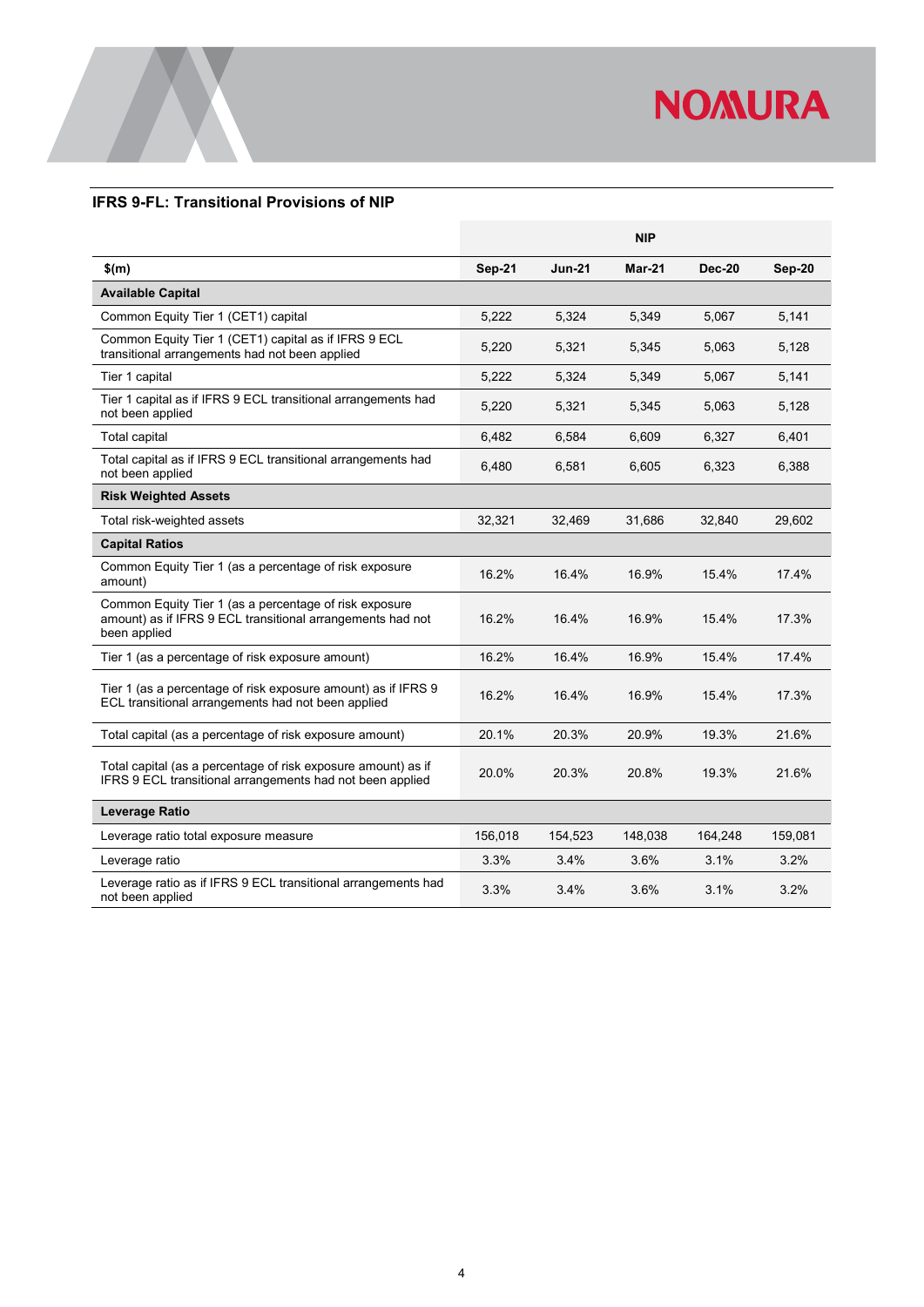

### <span id="page-7-0"></span>**Capital Requirements and Buffers**

#### <span id="page-7-1"></span>**OV1: Capital Requirements and Risk Weighted Exposure**

*CRR Article 438 (c), (e) and (f).*

The Group and NIP RWA and capital requirements

*1. The minimum capital requirement refers to the Pillar 1 capital requirement.*

|                                                             | Sep-21                       |                                              |                          |                                              |  |
|-------------------------------------------------------------|------------------------------|----------------------------------------------|--------------------------|----------------------------------------------|--|
| <b>The Group</b>                                            |                              |                                              | <b>NIP</b>               |                                              |  |
| \$m                                                         | <b>RWA</b>                   | <b>Minimum</b><br>Requirement <sup>(1)</sup> | <b>RWA</b>               | <b>Minimum</b><br>Requirement <sup>(1)</sup> |  |
| Total market risk capital requirement                       | 6,241                        | 499                                          | 5,924                    | 474                                          |  |
| Total counterparty risk and credit risk capital requirement | 20,985                       | 1,679                                        | 19,966                   | 1,597                                        |  |
| Total settlement risk capital requirement                   | 38                           | 3                                            | 38                       | 3                                            |  |
| Total operational risk capital requirement                  | 3,218                        | 257                                          | 3,041                    | 243                                          |  |
| Total credit valuation adjustment capital requirement       | 3,495                        | 280                                          | 3,353                    | 268                                          |  |
| Total large exposure risk capital requirement               | $\qquad \qquad \blacksquare$ | $\overline{\phantom{0}}$                     | $\overline{\phantom{0}}$ |                                              |  |
| Total                                                       | 33,976                       | 2,718                                        | 32,321                   | 2,586                                        |  |

#### <span id="page-7-2"></span>**Movements in RWA over the period (30th June 2021 to 30th September 2021)**

#### **NIP**

NIP's total RWA requirement reduced by \$147m (0.46%). No material movement compared to previous quarter.

#### **NEHS**

The Group's RWA requirement increased by \$432m (1.27%) mainly due to increase in credit risk requirement in European entities (NBL).

#### <span id="page-7-3"></span>**CCyB2: Countercyclical Capital Buffer**

The Countercyclical Capital Buffer ("CCyB") has been established to create capital buffers that adjust according to market conditions. This buffer must be met with CET1 capital.

| \$m                                   | The Group |
|---------------------------------------|-----------|
| <b>Total RWA</b>                      | 33.976    |
| Institution specific CCyB rate        | 0.0654%   |
| Institution specific CCyB requirement | 22        |

The CCyB requirement has remained stable during the quarter. The CCyB requirement for NIP is materially in line with the Group.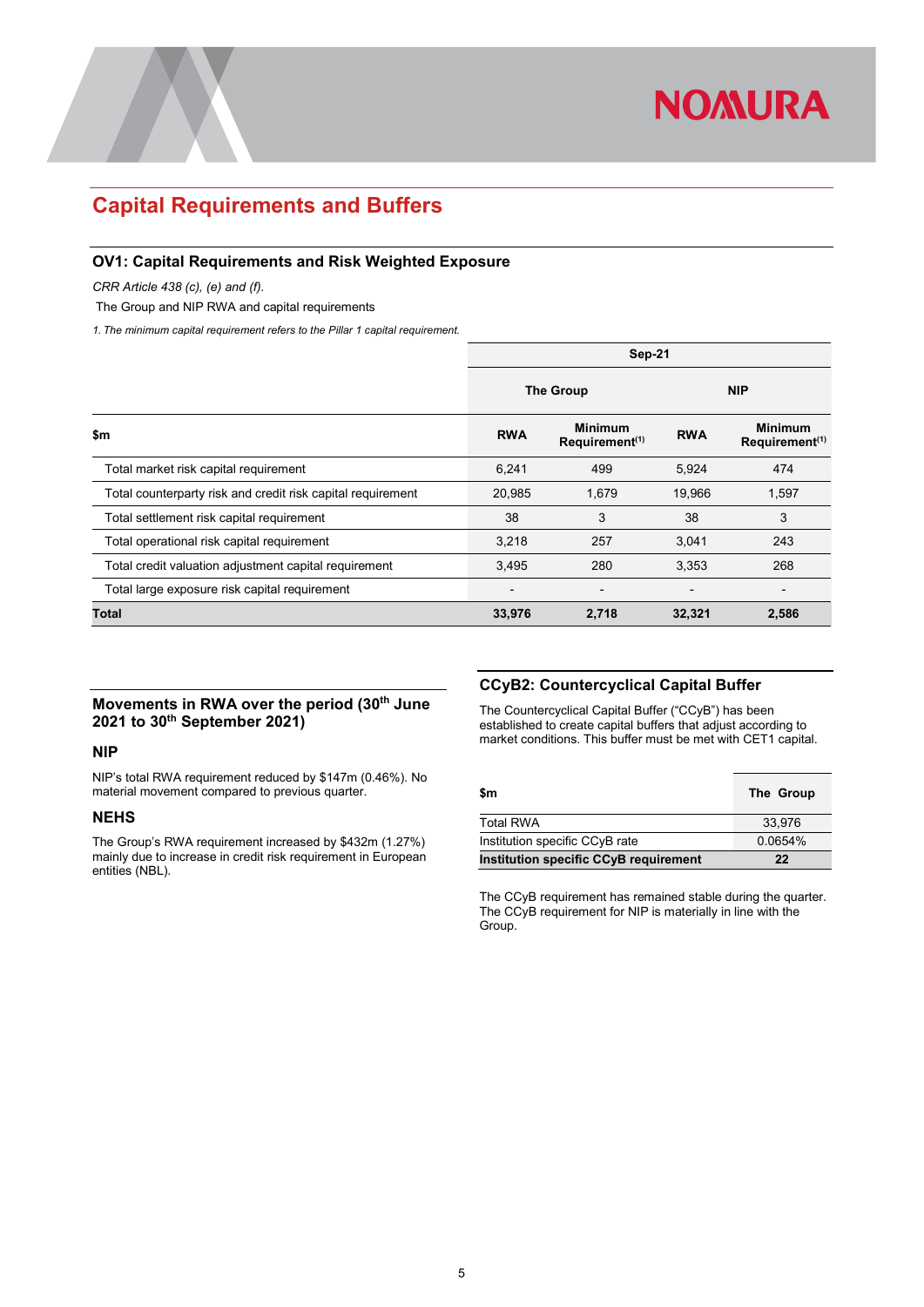## <span id="page-8-0"></span>**Counterparty Credit Risk**

#### <span id="page-8-1"></span>**CCR1: Analysis of Counterparty Credit Risk RWA by Approach**

The table provides the Group's Exposure at Default ("EAD") and Counterparty Credit Risk ("CCR") RWA by calculation methodology, with the exception of Credit Valuation Adjustment ("CVA") and exposures cleared through a CCP. CCR RWA for NIP is materially in line with the Group.

| \$m                                        | <b>Current Market</b><br>Value | <b>Potential</b><br><b>Future</b><br><b>Exposure</b> | <b>EEPE</b> | <b>Multiplier</b> | <b>EAD post-</b><br><b>CRM</b> | <b>RWA</b> |
|--------------------------------------------|--------------------------------|------------------------------------------------------|-------------|-------------------|--------------------------------|------------|
| Mark to Market                             | 7,537                          | 11,816                                               |             |                   | 7.027                          | 4,209      |
| IMM (for Derivatives and SFTs)             |                                |                                                      | 13,815      |                   | 18,988                         | 9,536      |
| Of which derivatives                       |                                |                                                      | 6,504       | 1.4               | 9,104                          | 6,199      |
| Of which securities financing transactions |                                |                                                      | 7,311       | 1.4               | 9,883                          | 3,337      |
| Master Netting Agreement                   |                                |                                                      |             |                   | 11.506                         | 3,704      |
| <b>Total</b>                               |                                |                                                      |             |                   | 37,521                         | 17,449     |

#### <span id="page-8-2"></span>**CCR2: Credit Valuation Adjustment**

The table shows the Group's EAD and RWA by standardised and advanced approaches.

| \$m                                                         | EAD   | <b>RWA</b> |
|-------------------------------------------------------------|-------|------------|
| Total Portfolios Subject to the Advanced<br>Method          | 5.583 | 1,630      |
| (i) VaR component (including the<br>3×multiplier)           |       | 1,027      |
| (ii) Stressed VaR component<br>(including the 3×multiplier) |       | 603        |
| All Portfolios Subject to the Standardised<br>Method        | 3.996 | 1.866      |
| Total subject to the CVA capital charge                     | 9,580 | 3,495      |

#### <span id="page-8-3"></span>**CCR7: RWA Flow Statements of CCR Exposures under IMM**

The table shows how the Group's RWA under Internal Model Method ("IMM") have changed over the quarter.

| \$m                                  | <b>RWA</b> | Capital<br>Requirements <sup>(1)</sup> |
|--------------------------------------|------------|----------------------------------------|
| RWA as at 30 <sup>th</sup> June 2021 | 9,204      | 736                                    |
| Asset size                           | 293        | 23                                     |
| Model updates (IMM only)             | 38         | 3                                      |
| Credit quality of counterparties     |            |                                        |
| RWA as at 30th September 2021        | 9.536      | 763                                    |

*1. The minimum capital requirement refers to the Pillar 1 capital requirement.*

Change in RWA is predominantly due to changes in the composition of the portfolio during the quarter.

#### <span id="page-8-4"></span>**CCR8: Exposures to Central Counterparties**

**NOMURA** 

The table shows the Group's EAD to qualifying central counterparties ("QCCP")

| \$m                                                                                                    | EAD   | RWA |
|--------------------------------------------------------------------------------------------------------|-------|-----|
| <b>Exposures to QCCP (total)</b>                                                                       |       | 269 |
| Exposures for trades at QCCP<br>(excluding initial margin and default<br>fund contributions); of which | 5.812 | 116 |
| (i) OTC derivatives                                                                                    | 3,704 | 74  |
| (ii) Exchange-traded derivatives                                                                       | 696   | 14  |
| (iii) SFTs                                                                                             | 1.412 | 28  |
| (iv) Netting sets where cross-<br>product netting has been approved                                    |       |     |
| Segregated initial margin                                                                              | 1,239 |     |
| Non-segregated initial margin                                                                          | 1,739 | 35  |
| Prefunded default fund contributions                                                                   | 329   | 118 |
| Alternative calculation of own funds<br>requirements for exposures                                     |       |     |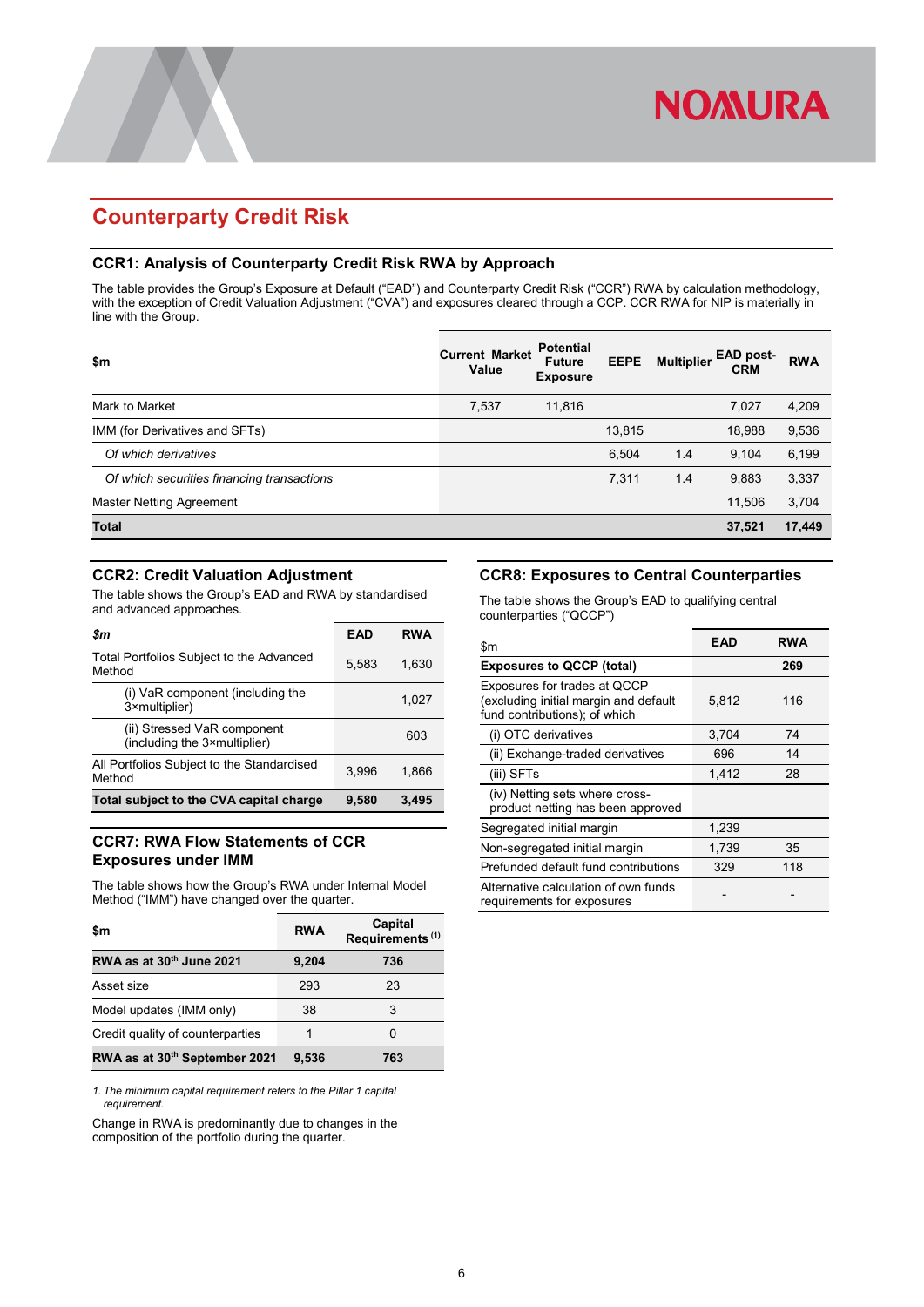

## <span id="page-9-0"></span>**Credit Risk**

#### <span id="page-9-1"></span>**CR1-A: Credit Quality of Exposures by Exposure Class and Instruments**

The tables shows the Group's gross carrying value and net credit risk exposures by counterparty type and instrument. Net values represent exposures before CRM and CCF.

| <b>The Group</b>                          |                          |                          |                          |                                                                |                                  |                   |  |
|-------------------------------------------|--------------------------|--------------------------|--------------------------|----------------------------------------------------------------|----------------------------------|-------------------|--|
| <b>Gross Carrying</b><br>values of:       |                          | <b>Specific</b>          | General                  |                                                                | <b>Credit Risk</b>               | <b>Net Values</b> |  |
| <b>Defaulted</b>                          | Non-<br><b>Defaulted</b> |                          |                          |                                                                | <b>Charges of</b><br>the Period  |                   |  |
|                                           | 8,314                    |                          |                          |                                                                |                                  | 8,314             |  |
|                                           | 5,557                    |                          |                          |                                                                |                                  | 5,557             |  |
|                                           | 3,002                    |                          |                          |                                                                |                                  | 3,002             |  |
| ٠                                         | $\mathbf 0$              | $\overline{\phantom{a}}$ | $\overline{\phantom{a}}$ | $\overline{a}$                                                 | -                                | $\Omega$          |  |
|                                           | $\mathbf 0$              | $\overline{\phantom{a}}$ | $\overline{a}$           |                                                                |                                  | $\Omega$          |  |
| Regional governments or local authorities | $\Omega$                 |                          |                          |                                                                |                                  | $\Omega$          |  |
|                                           | 24                       |                          |                          |                                                                |                                  | 24                |  |
|                                           | 155                      |                          |                          |                                                                |                                  | 155               |  |
| 31                                        |                          |                          |                          |                                                                |                                  | 31                |  |
| 31                                        | 17,053                   |                          |                          |                                                                |                                  | 17,084            |  |
| 31                                        | 17,053                   |                          |                          |                                                                |                                  | 17,084            |  |
| 4                                         | 356                      |                          |                          |                                                                |                                  | 360               |  |
|                                           | 972                      |                          | $\overline{a}$           |                                                                |                                  | 972               |  |
| 27                                        | 4,506                    |                          |                          |                                                                |                                  | 4,533             |  |
|                                           |                          |                          |                          | <b>Credit Risk Credit Risk</b><br><b>Adjustment Adjustment</b> | <b>Accumulated</b><br>Write-offs | Adjustment        |  |

|                                             | <b>NIP</b>                          |                          |                                       |                               |                   |                                         |               |  |
|---------------------------------------------|-------------------------------------|--------------------------|---------------------------------------|-------------------------------|-------------------|-----------------------------------------|---------------|--|
|                                             | <b>Gross Carrying</b><br>values of: |                          | <b>Specific</b><br><b>Credit Risk</b> | General<br><b>Credit Risk</b> | Accumulated       | <b>Credit Risk</b><br><b>Adjustment</b> | <b>Net</b>    |  |
| \$m                                         | <b>Defaulted</b>                    | Non-<br><b>Defaulted</b> |                                       | <b>Adjustment Adjustment</b>  | <b>Write-offs</b> | <b>Charges of</b><br>the Period         | <b>Values</b> |  |
| <b>Central Governments or Central Banks</b> | $\overline{\phantom{a}}$            | 5,058                    |                                       | ٠                             |                   |                                         | 5,058         |  |
| Corporates                                  | $\overline{a}$                      | 2,774                    |                                       | $\qquad \qquad \blacksquare$  |                   | $\overline{a}$                          | 2,774         |  |
| Institutions                                |                                     | 2,648                    |                                       |                               |                   |                                         | 2,648         |  |
| Multilateral Development Banks              |                                     | $\Omega$                 |                                       | $\overline{a}$                |                   |                                         | $\Omega$      |  |
| Public sector entities                      |                                     | 0                        |                                       | ٠                             |                   |                                         | $\Omega$      |  |
| Regional governments or local authorities   |                                     | 0                        |                                       |                               |                   |                                         | $\Omega$      |  |
| <b>Equity Exposures</b>                     |                                     | 37                       |                                       |                               |                   |                                         | 37            |  |
| Other items                                 |                                     | 106                      |                                       | $\overline{a}$                |                   |                                         | 106           |  |
| Exposures in default                        | 31                                  |                          |                                       |                               |                   |                                         | 31            |  |
| Total SA approach                           | 31                                  | 10,624                   |                                       | ٠                             |                   |                                         | 10,654        |  |
| <b>Total</b>                                | 31                                  | 10,624                   |                                       | ۰                             |                   |                                         | 10,654        |  |
| of which: Loans                             | 4                                   | 307                      |                                       | ٠                             |                   |                                         | 311           |  |
| of which: Debt Securities                   |                                     | 11                       |                                       | ٠                             |                   |                                         | 11            |  |
| of which: Off-balance sheet exposures       | 27                                  | 2,712                    |                                       |                               |                   |                                         | 2,739         |  |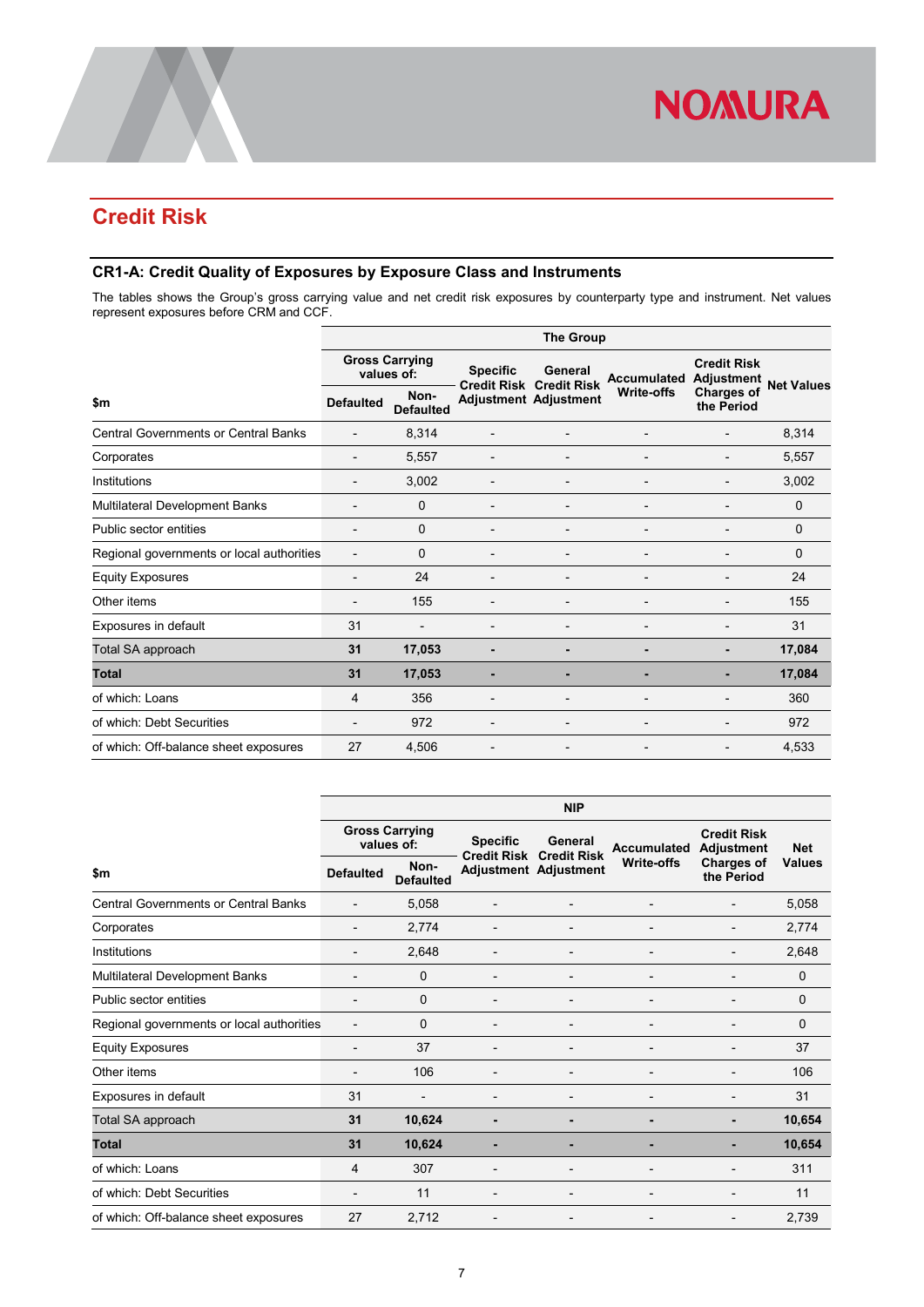## <span id="page-10-0"></span>**Market Risk**

#### <span id="page-10-1"></span>**MR1: Market Risk under the Standardised Approach**

The table shows a breakdown of RWA and capital requirements for market risk calculated under the standardised approach.

|                                           |            | <b>The Group</b>                       | <b>NIP</b> |                                        |
|-------------------------------------------|------------|----------------------------------------|------------|----------------------------------------|
| \$m                                       | <b>RWA</b> | Capital<br>Requirements <sup>(1)</sup> | <b>RWA</b> | Capital<br>Requirements <sup>(1)</sup> |
| <b>Outright products</b>                  |            |                                        |            |                                        |
| Interest rate risk (general and specific) | 1,017      | 81                                     | 1,017      | 81                                     |
| Equity risk (general and specific)        | 101        | 8                                      | 101        | 8                                      |
| Foreign exchange risk                     | 574        | 46                                     | 572        | 46                                     |
| Commodity risk                            | -          | -                                      |            |                                        |
| <b>Options</b>                            |            |                                        |            |                                        |
| Simplified approach                       | -          | -                                      |            | $\overline{\phantom{0}}$               |
| Delta-plus method                         |            |                                        |            |                                        |
| Scenario approach                         |            |                                        |            |                                        |
| Securitisation (specific risk)            | -          | $\overline{\phantom{0}}$               |            | $\overline{\phantom{0}}$               |
| <b>Total</b>                              | 1,692      | 135                                    | 1,690      | 135                                    |

<span id="page-10-2"></span>*1. Pillar 1 capital requirement*

#### **MR2-A: Market Risk under the Internal Model Approach**

The table shows a breakdown of RWA and capital requirements for under the Internal Model Approach ("IMA").

|                                           | <b>The Group</b> |                             |            | <b>NIP</b>                  |
|-------------------------------------------|------------------|-----------------------------|------------|-----------------------------|
|                                           |                  | Capital                     |            | Capital                     |
| \$m\$                                     | <b>RWA</b>       | Requirements <sup>(2)</sup> | <b>RWA</b> | Requirements <sup>(2)</sup> |
| VaR (10 day 99%)                          |                  |                             |            |                             |
| Period end                                | 158              | 13                          | 137        | 11                          |
| 60 Day Average Multiplied by 3            | 530              | 42                          | 463        | 37                          |
| Higher value <sup>1</sup>                 | 530              | 42                          | 463        | 37                          |
| Stressed VaR (10 day 99%)                 |                  |                             |            |                             |
| Period end                                | 371              | 30                          | 337        | 27                          |
| 60 Day Average Multiplied by 3            | 1.136            | 91                          | 1.033      | 83                          |
| Higher value <sup>1</sup>                 | 1,136            | 91                          | 1,033      | 83                          |
| Incremental Risk Charge (99.9%)           |                  |                             |            |                             |
| Period end                                | 226              | 18                          | 224        | 18                          |
| 60 Day Average                            | 227              | 18                          | 226        | 18                          |
| Higher value <sup>1</sup>                 | 227              | 18                          | 226        | 18                          |
| Comprehensive Risk capital charge (99.9%) |                  |                             |            |                             |
| Period end                                | 0                | 0                           | 0          | 0                           |
| 60 Day Average                            | $\mathbf 0$      | 0                           | 0          | 0                           |
| Higher value <sup>1</sup>                 | 0                | 0                           | $\bf{0}$   | $\mathbf 0$                 |
| <b>Risk Not In VaR</b>                    | 116              | 9                           | 116        | 9                           |
| <b>Stressed Risk Not In VaR</b>           | 2,401            | 192                         | 2,258      | 181                         |
| <b>IRC Risk Not in VaR</b>                | 138              | 11                          | 138        | 11                          |
| <b>Total</b>                              | 4,549            | 364                         | 4,234      | 339                         |

*1. The Group Capital Requirement is calculated by aggregating the requirements for the individual entities. This includes the capital requirement for NFPE. 2. Pillar 1 capital requirement*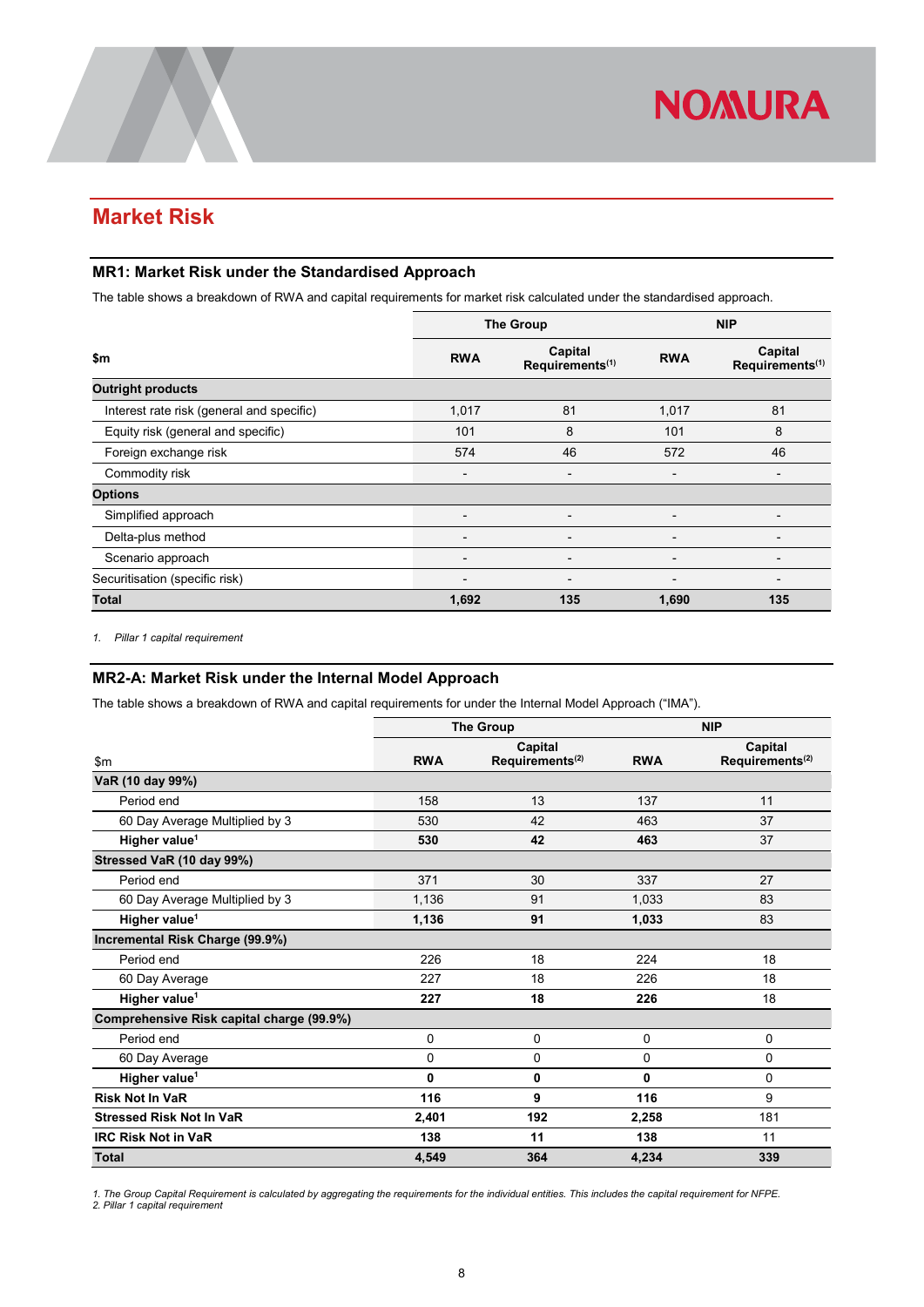

#### <span id="page-11-0"></span>**MR2-B: Model RWA Flow Statements**

The table shows a breakdown of the changes in IMA market risk RWA between 30<sup>th</sup> June 2021 and 30<sup>th</sup> September 2021

|                         | The Group |             |            |                               |       |                  |                                        |
|-------------------------|-----------|-------------|------------|-------------------------------|-------|------------------|----------------------------------------|
| $\mathsf{m}$            | VaR       | <b>SVaR</b> | <b>IRC</b> | Comprehensive<br>risk measure | Other | <b>Total RWA</b> | Capital<br>Requirements <sup>(1)</sup> |
| RWA at Jun-21           | 453       | 1.294       | 242        |                               | 2.519 | 4.508            | 361                                    |
| Movement in risk levels | 89        | (145)       | (40)       |                               | 37    | (58)             | (5)                                    |
| Model updates/changes   | (12)      | (12)        | 25         |                               | 99    | 99               | 8                                      |
| <b>RWA at Sep-21</b>    | 530       | 1,137       | 227        |                               | 2,655 | 4,549            | 364                                    |

|                         |            |             |            | <b>NIP</b>                    |       |                  |                                        |
|-------------------------|------------|-------------|------------|-------------------------------|-------|------------------|----------------------------------------|
| \$m                     | <b>VaR</b> | <b>SVaR</b> | <b>IRC</b> | Comprehensive<br>risk measure | Other | <b>Total RWA</b> | Capital<br>Requirements <sup>(1)</sup> |
| RWA at Jun-21           | 420        | 1.237       | 240        |                               | 2.396 | 4.293            | 343                                    |
| Movement in risk levels | 55         | (191)       | (40)       |                               | 17    | (158)            | (12)                                   |
| Model updates/changes   | (12)       | (12)        | 25         |                               | 99    | 99               | 8                                      |
| <b>RWA at Sep-21</b>    | 463        | 1.034       | 225        | 0                             | 2.512 | 4,234            | 339                                    |

1. Pillar 1 capital requirement. *The Group Capital Requirement is calculated by aggregating the requirements for the individual entities. This includes the capital requirement for NFPE*.

#### <span id="page-11-1"></span>**Movements in the Group's RWA under IMA**

- Increase in VaR mainly due to increase in portfolio changes- reduced short USD rates DV01
- Decrease in SVaR mainly due to inclusion of inflation products in IMA (in July ME) after they were moved from greeks based valuations to full reval/grid based valuations.
- Increase in Other ("RNIV") is mainly due to increase in IRC RNIV driven by methodology changes, which included switch to three factor model, treatment of sovereign obligors and short-term maturity positions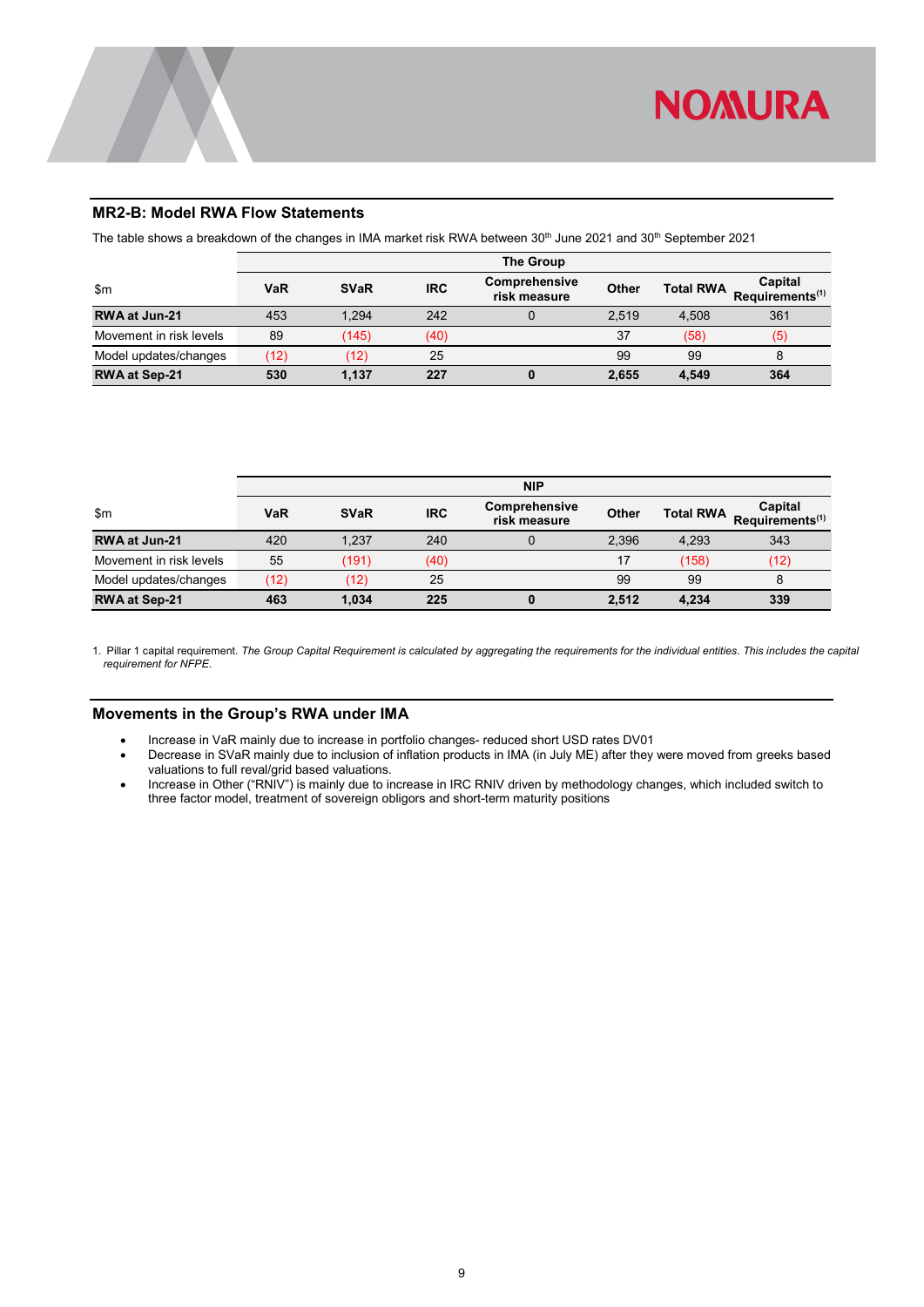

### <span id="page-12-0"></span>**MR3: Review of Market Risk Regulatory Measures**

The table shows the internal model regulatory measures used for capital calculations

| \$m                                       | <b>The Group</b>             | <b>NIP</b>               |
|-------------------------------------------|------------------------------|--------------------------|
| VaR (10 day 99%)                          |                              |                          |
| Maximum value                             | 19                           | 17                       |
| Average value                             | 13                           | 12                       |
| Minimum value                             | 10                           | 9                        |
| Period end                                | 13                           | 11                       |
| SVaR (10 day 99%)                         |                              |                          |
| Maximum value                             | 41                           | 38                       |
| Average value                             | 32                           | 30                       |
| Minimum value                             | 21                           | 19                       |
| Period end                                | 30                           | 27                       |
| IRC (99.9%)                               |                              |                          |
| Maximum value                             | 21                           | 21                       |
| Average value                             | 19                           | 19                       |
| Minimum value                             | 16                           | 16                       |
| Period end                                | 18                           | 18                       |
| Comprehensive Risk capital charge (99.9%) |                              |                          |
| Maximum value                             | $\overline{\phantom{a}}$     | $\overline{\phantom{0}}$ |
| Average value                             | $\qquad \qquad \blacksquare$ | $\overline{\phantom{0}}$ |
| Minimum value                             | $\overline{\phantom{0}}$     | $\overline{\phantom{0}}$ |
| Period end                                |                              |                          |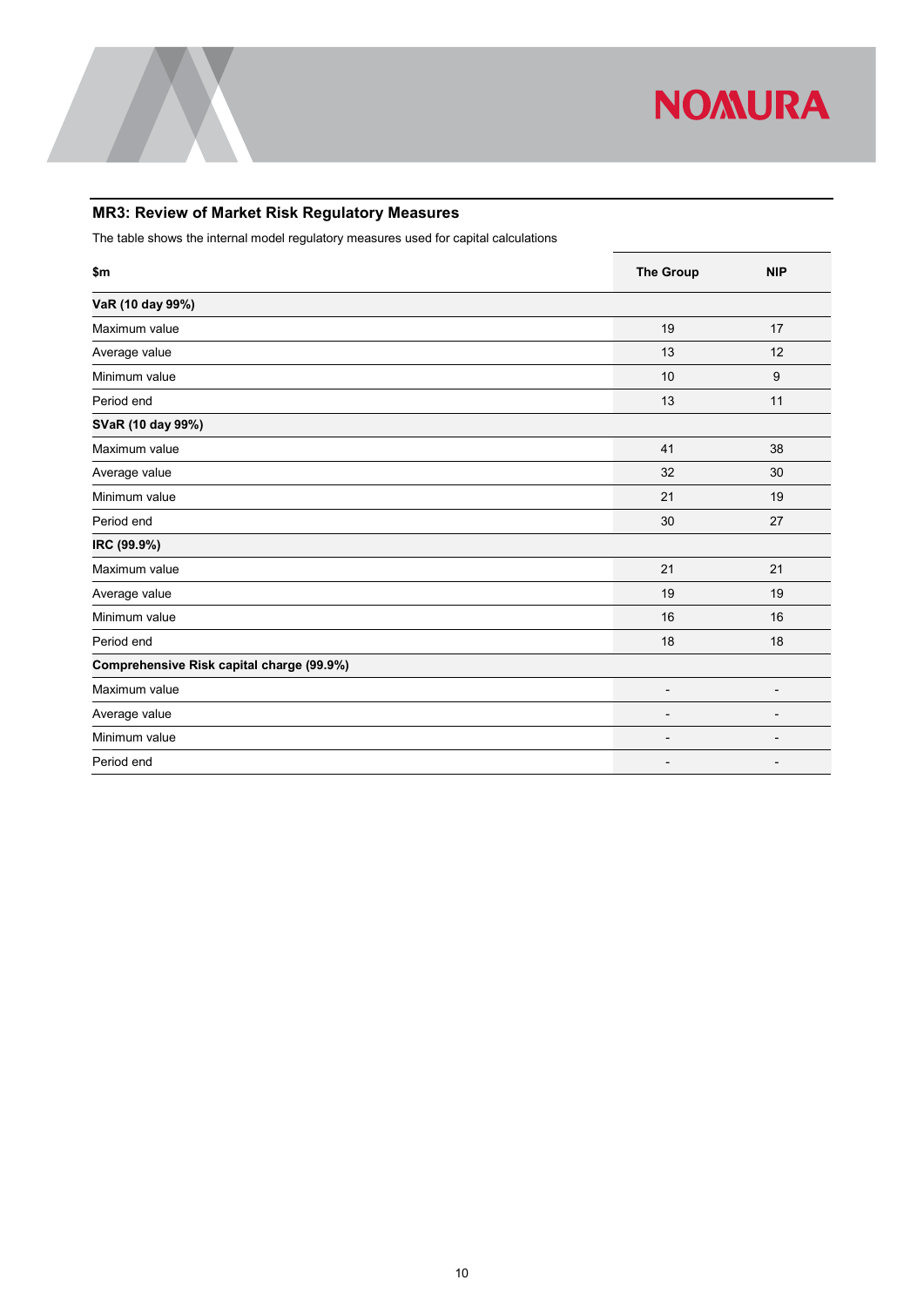

#### **MR4: Comparison of VaR Estimates with Hypothetical Gains / Losses for NIP**

The chart below provides a comparison of VaR to the hypothetical profit and loss on a daily basis over the 12 months period ending 30<sup>th</sup> September 2021 for NIP's PRA approved internal model approach.

<span id="page-13-0"></span>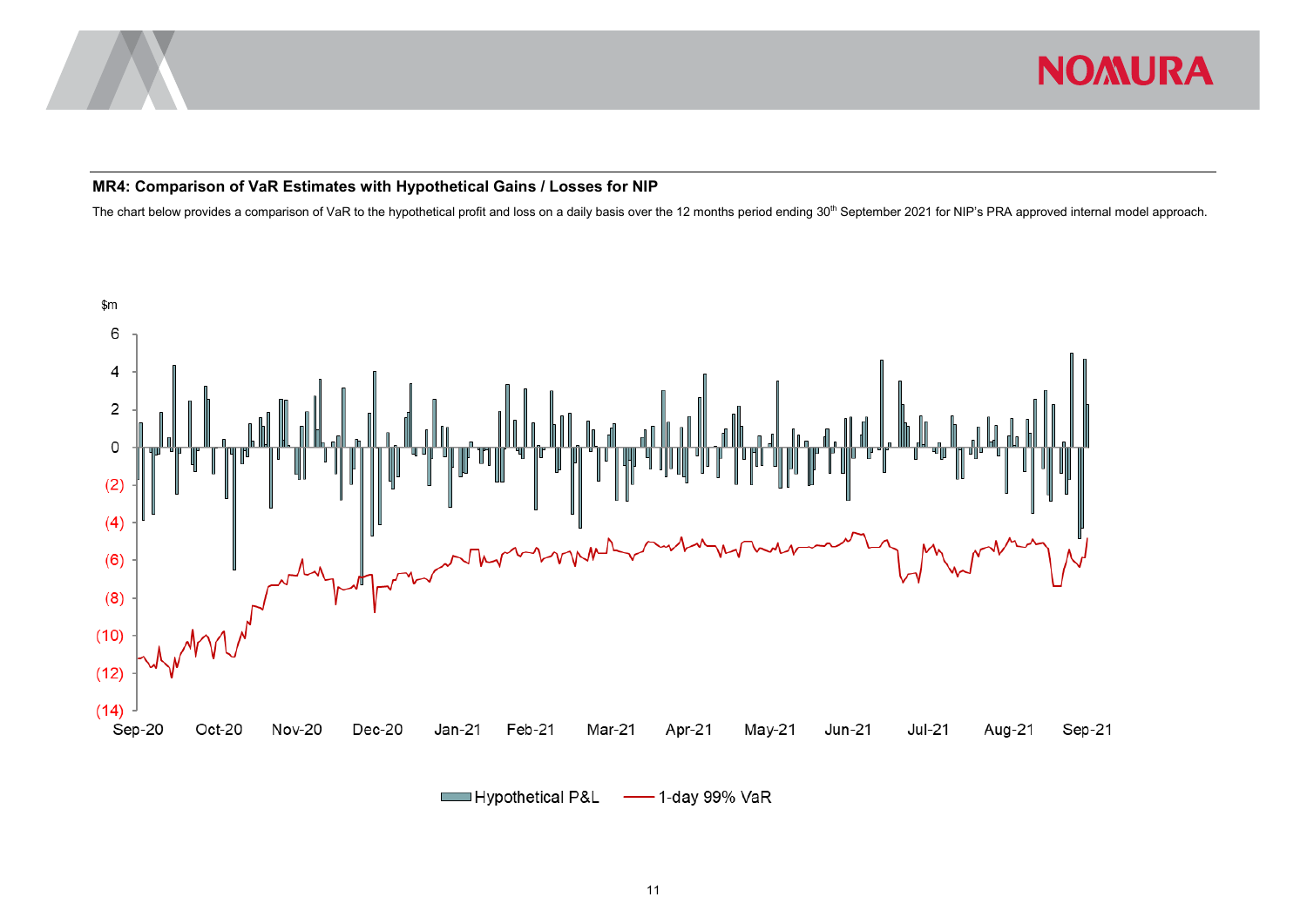

#### **MR4: Comparison of VaR Estimates with Actual Gains / Losses for NIP**

The chart below provides a comparison of VaR to the actual profit and loss on a daily basis over the 12 months period ending 30<sup>th</sup> September 2021 for NIP's PRA approved internal model approach.



<span id="page-14-0"></span>1-day trading losses exceeded the 99% VaR estimate on one occasion for the company for the 12 months period ending on 30<sup>th</sup> September 2021.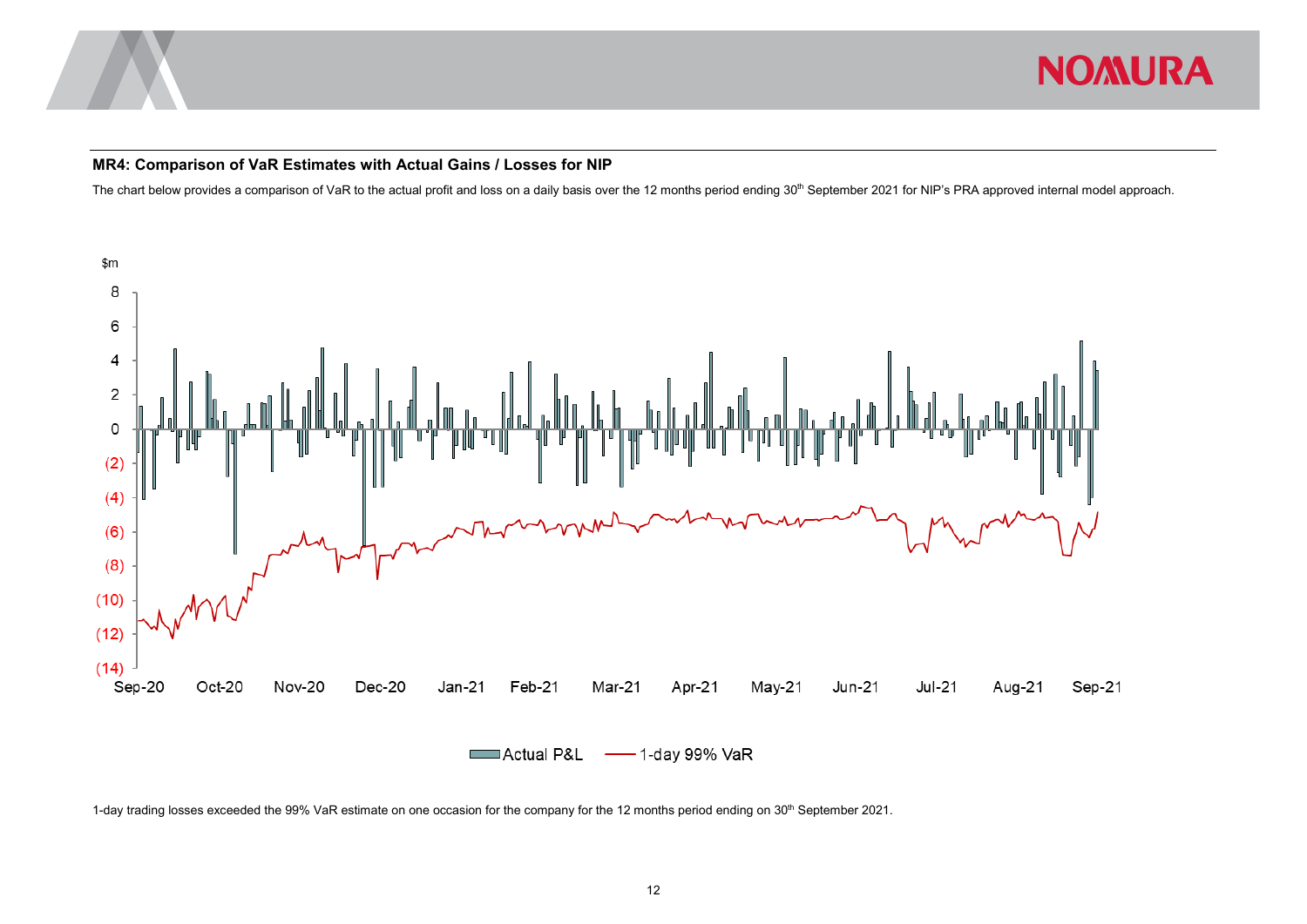

### <span id="page-15-0"></span>**Leverage**

Leverage disclosures have been prepared in accordance with the requirements of the EU Capital Requirements Regulation (CRR) as amended by Delegated Regulation (EU) 2015/62.

#### **Calculation Overview**

The leverage ratio is calculated by dividing a capital measure by an exposure measure and typically reported as a percentage amount. The capital measure is calculated as Tier 1 Capital as

determined for the purposes of risk-based capital framework. The exposure measure includes assets as reported on the balance sheet under UK GAAP.

#### **Leverage Exposure Management**

Management of exposure to leverage forms a key part of the Group's overall strategy and business plan.

#### <span id="page-15-1"></span>**LRSum: Leverage Reconciliation of Account Assets and Leverage Ratio Exposure** *CRR Article 451*

| \$m                                                                                                                                                                                                                                                   | <b>The Group</b> | <b>NIP</b> |
|-------------------------------------------------------------------------------------------------------------------------------------------------------------------------------------------------------------------------------------------------------|------------------|------------|
| Total assets as per published financial statements                                                                                                                                                                                                    | 9,710            | 232,905    |
| Adjustment for entities which are consolidated for accounting purposes but are outside the scope of<br>regulatory consolidation (1)                                                                                                                   | 231.213          |            |
| (Adjustment for fiduciary assets recognised on the balance sheet pursuant to the applicable accounting<br>framework but excluded from the leverage ratio exposure measure in accordance with Article 429(13) of<br>Regulation (EU) No 575/2013 "CRR") |                  |            |
| Adjustments for derivative financial instruments                                                                                                                                                                                                      | (68, 412)        | (67, 724)  |
| Adjustments for securities financing transactions "SFTs"                                                                                                                                                                                              | (9,085)          | (9,527)    |
| Adjustment for off-balance sheet items (i.e. conversion to credit equivalent amounts of off-balance sheet<br>exposures)                                                                                                                               | 1,540            | 1,898      |
| (Adjustment for intragroup exposures excluded from the leverage ratio exposure measure in accordance<br>with Article 429 (7) of Regulation (EU) No 575/2013) <sup>(2)</sup>                                                                           |                  | (1,508)    |
| (Adjustment for exposures excluded from the leverage ratio exposure measure in accordance with Article<br>429 (14) of Regulation (EU) No 575/2013)                                                                                                    |                  |            |
| Other adjustments                                                                                                                                                                                                                                     | (35)             | (25)       |
| Total leverage ratio exposure                                                                                                                                                                                                                         | 164,931          | 156,018    |

*1. Number represents consolidation adjustments for the Group plus adjustments for entities which are not consolidated for accounting purposes but are inside the scope of the regulatory consolidation.*

*2. NIP's exposure to NBI are exempt.*

#### <span id="page-15-2"></span>**LRSpl: Breakdown of On Balance Sheet Leverage Exposures**

| \$m                               | <b>The Group</b> | <b>NIP</b> |
|-----------------------------------|------------------|------------|
| Trading book exposures            | 26,859           | 26,384     |
| Banking book exposures, of which: | 12,876           | 7,937      |
| Exposures treated as sovereigns   | 8.306            | 5,018      |
| <b>Institutions</b>               | 3.295            | 1,811      |
| Corporate                         | 1,008            | 878        |
| Exposures in default              | $\overline{4}$   | 4          |
| Other exposures                   | 263              | 227        |
| Total on-balance sheet exposures  | 39,735           | 34,321     |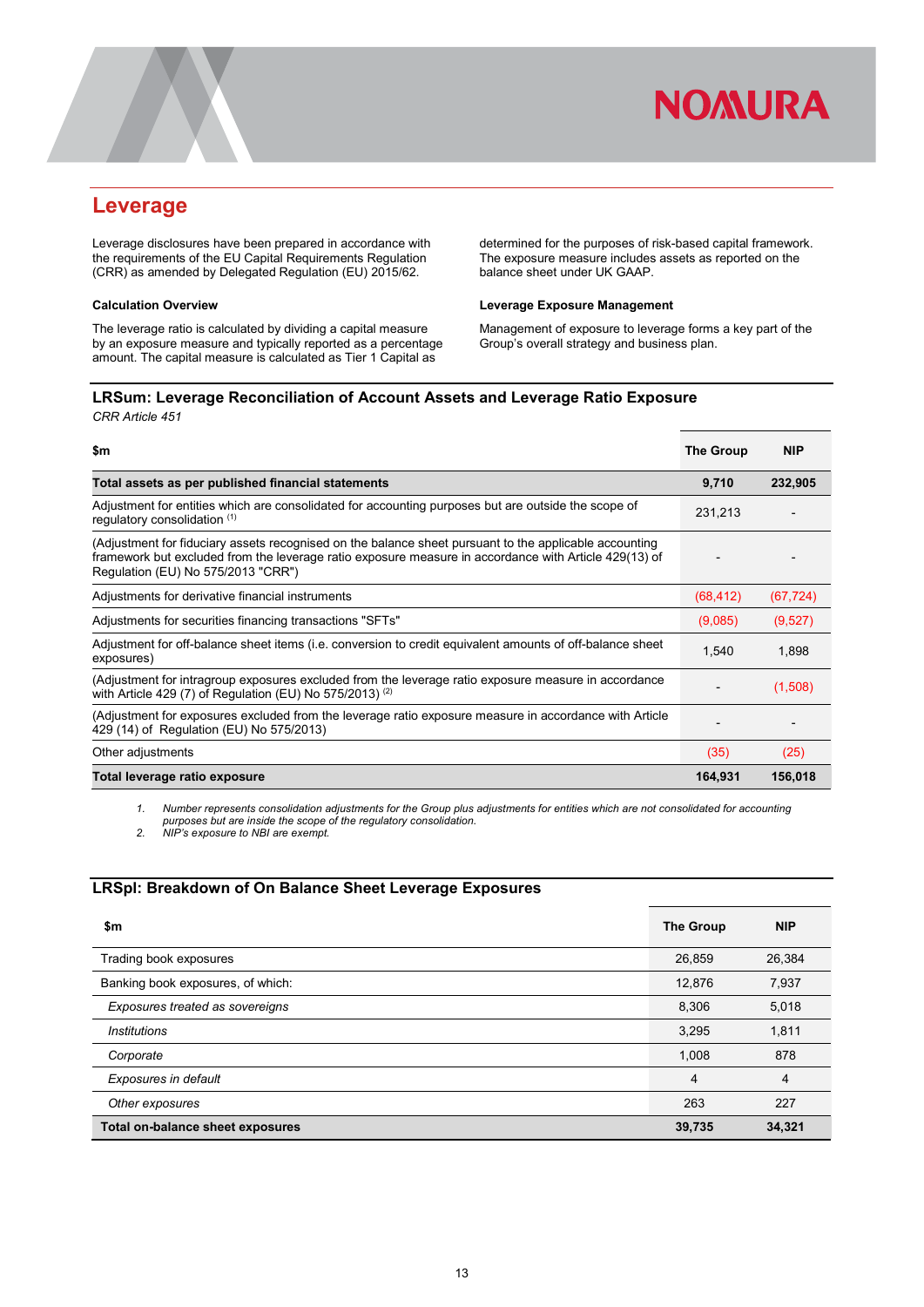

### <span id="page-16-0"></span>**LRCom: Leverage Ratio Common Disclosure**

| \$m                                                                                                                                             | The<br>Group       | <b>NIP</b>         |
|-------------------------------------------------------------------------------------------------------------------------------------------------|--------------------|--------------------|
| On-balance sheet exposures (excluding derivatives and SFTs)                                                                                     |                    |                    |
| On-balance sheet items (excluding derivatives, SFTs and fiduciary assets, but including collateral)                                             | 39,735             | 34.321             |
| (Asset amounts deducted in determining Tier 1 capital)                                                                                          | (21)               | (11)               |
| Total on-balance sheet exposures                                                                                                                | 39,715             | 34,310             |
| Derivative exposures                                                                                                                            |                    |                    |
| Replacement cost associated with all derivatives transactions (ie net of eligible cash variation margin)                                        | 3,933              | 3,680              |
| Add-on amounts for PFE associated with all derivatives transactions (mark-to-market method)                                                     | 49,857             | 48,579             |
| Exposure determined under Original Exposure Method                                                                                              |                    |                    |
| Gross-up for derivatives collateral provided where deducted from the balance sheet assets pursuant to<br>the applicable accounting framework    |                    |                    |
| (Deductions of receivables assets for cash variation margin provided in derivatives transactions)                                               | (10, 321)          | (9,901)            |
| (Exempted CCP leg of client-cleared trade exposures)                                                                                            | (833)              | (833)              |
| Adjusted effective notional amount of written credit derivatives                                                                                | 197,156            | 196,955            |
| (Adjusted effective notional offsets and add-on deductions for written credit derivatives)                                                      | (196, 717)         | (196, 516)         |
| <b>Total derivative exposures</b>                                                                                                               | 43,076             | 41,964             |
| Securities financing transaction exposures                                                                                                      |                    |                    |
| Gross SFT assets (with no recognition of netting), after adjusting for sales accounting transactions                                            | 218,449            | 215,810            |
| (Netted amounts of cash payables and cash receivables of gross SFT assets)                                                                      | (147, 607)         | (146,645)          |
| Counterparty credit risk exposure for SFT assets                                                                                                | 9,758              | 10,189             |
| Derogation for SFTs: Counterparty credit risk exposure in accordance with Article 429b (4) and 222 of<br>Regulation (EU) No 575/2013            |                    |                    |
| Agent transaction exposures                                                                                                                     |                    |                    |
| (Exempted CCP leg of client-cleared SFT exposure)                                                                                               |                    |                    |
| Total securities financing transaction exposures                                                                                                | 80,601             | 79,354             |
| Other off-balance sheet exposures                                                                                                               |                    |                    |
| Off-balance sheet exposures at gross notional amount                                                                                            | 5,374              | 5,944              |
| (Adjustments for conversion to credit equivalent amounts)                                                                                       | (3,833)            | (4,046)            |
| <b>Total Other off-balance sheet exposures</b>                                                                                                  | 1,540              | 1,898              |
| <b>Exempted exposures</b>                                                                                                                       |                    |                    |
| (Exemption of intragroup exposures (solo basis) in accordance with Article 429(7) of Regulation (EU)<br>No 575/2013 (on and off balance sheet)) |                    | (1,508)            |
| (Exposures exempted in accordance with Article 429 (14) of Regulation (EU) No 575/2013 (on and off<br>balance sheet))                           |                    |                    |
| <b>Total exempted exposures</b><br><b>Capital and total exposures</b>                                                                           |                    | (1, 508)           |
| Tier 1 capital                                                                                                                                  | 5,629              | 5,220              |
|                                                                                                                                                 |                    |                    |
| Total leverage ratio exposures                                                                                                                  | 164,931            | 156,018            |
| Leverage ratio                                                                                                                                  | 3.4%               | 3.3%               |
| Choice on transitional arrangements and amount of derecognised fiduciary items                                                                  |                    |                    |
| Choice on transitional arrangements for the definition of the capital measure                                                                   | Fully<br>phased in | Fully<br>phased in |
| Amount of derecognised fiduciary items in accordance with Article 429(11) of Regulation (EU) NO<br>575/2013                                     |                    |                    |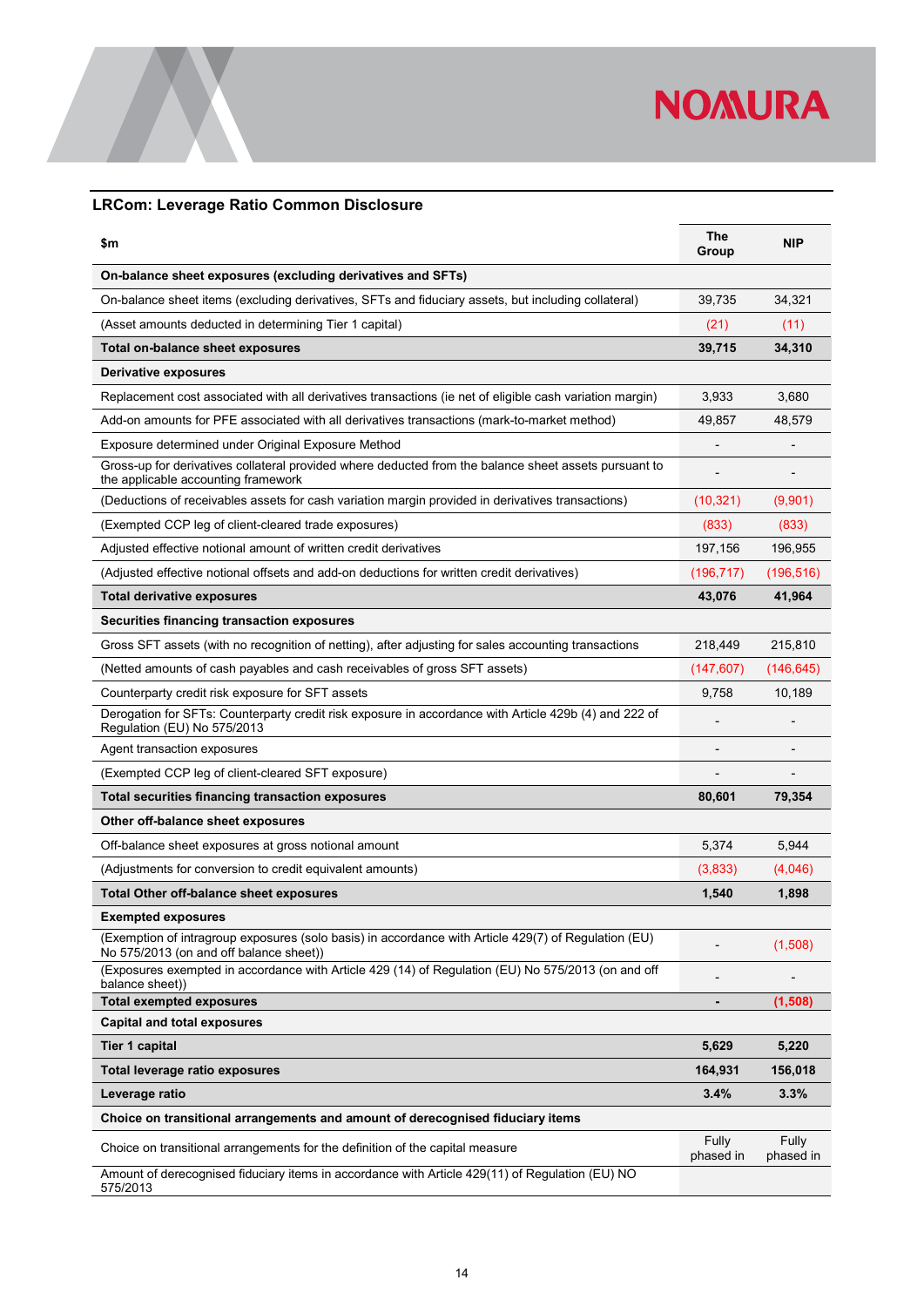## <span id="page-17-0"></span>**Appendix 1 – Other Disclosures**

#### <span id="page-17-1"></span>**CCR5-A: Impact of Netting and Collateral Held on Exposures**

The table shows the Group's derivative exposures under the mark to market approach broken down by gross positive fair value before netting. Net credit exposure (EAD) is after the application of netting, PFE and collateral. Derivative exposures under the mark to market method for NIP are materially in line with the Group.

| \$m                   | <b>Gross Positive Fair</b><br>Value or Net Carrying Netting benefits<br><b>Amount</b> |           | <b>Netted Current</b><br><b>Credit Exposure</b> | <b>Collateral Held</b> | <b>Net Credit</b><br><b>Exposure</b> |
|-----------------------|---------------------------------------------------------------------------------------|-----------|-------------------------------------------------|------------------------|--------------------------------------|
| Mark to Market Method | 44.389                                                                                | (36, 247) | 25.593                                          | 12.427                 | 13.166                               |
| Total                 | 44.389                                                                                | (36, 247) | 25,593                                          | 12.427                 | 13.166                               |

#### <span id="page-17-2"></span>**CCR5-B: Composition of Collateral for Exposures to Counterparty Credit Risk**

The table shows the collateral type and amount used and posted in relation to the Group's trading activity. Collateral segregated relates to collateral being held by a third party.

|               |                                                                      | <b>Collateral used in derivative transactions</b> | <b>Collateral used in SFTs</b> |              |                             |                         |
|---------------|----------------------------------------------------------------------|---------------------------------------------------|--------------------------------|--------------|-----------------------------|-------------------------|
| $\mathsf{sm}$ | Fair value of collateral received<br>Fair value of posted collateral |                                                   |                                |              | Fair value of<br>collateral | Fair value of<br>posted |
|               | Segregated                                                           | Unsegregated                                      | Segregated                     | Unsegregated | received                    | collateral              |
| Security      | 75                                                                   | 1.183                                             | 1.463                          | 720          | 187.542                     | 193.651                 |
| Cash          | 48                                                                   | 24.576                                            | $\overline{\phantom{0}}$       | 14.184       | 150.880                     | 144.114                 |
| <b>Total</b>  | 122                                                                  | 25,758                                            | 1.463                          | 14.904       | 338,422                     | 337,764                 |

<span id="page-17-3"></span>*Table includes collateral used in internal model method*

#### **CCR3: Counterparty Risk Exposures by Risk Weight**

The table provides the Group CCR EAD reported in CCR1, by risk weight. The CCR EAD for NIP is materially in line with the Group.

|                                             |                          |                          |                          |        | Risk Weight (%) |        |                          |                          |                     |
|---------------------------------------------|--------------------------|--------------------------|--------------------------|--------|-----------------|--------|--------------------------|--------------------------|---------------------|
| \$m                                         | 0                        | $\overline{2}$           | 4                        | 20     | 50              | 100    | 150                      | <b>Total</b>             | of which<br>unrated |
| <b>Central Governments or Central Banks</b> | 3,494                    |                          | $\overline{\phantom{0}}$ | 470    | 5               | 75     | $\overline{\phantom{a}}$ | 4,045                    | 1,906               |
| Corporates                                  | $\overline{\phantom{a}}$ |                          | $\overline{\phantom{a}}$ | 102    | 1,775           | 10,683 | 288                      | 12,848                   | 10,247              |
| Institutions                                | $\overline{\phantom{a}}$ | 7,548                    | 3                        | 11,762 | 4,761           | 123    | $\overline{\phantom{a}}$ | 24,198                   | 14,223              |
| <b>Multilateral Development Banks</b>       | 159                      | $\overline{\phantom{a}}$ | $\overline{a}$           | 24     | $\overline{a}$  |        | $\overline{\phantom{a}}$ | 183                      | 12                  |
| <b>Public Sector Entities</b>               | 2,089                    | $\overline{\phantom{a}}$ | -                        | 1,555  | 27              | 65     | $\overline{\phantom{a}}$ | 3,736                    | 1,352               |
| Regional governments or Local Authorities   | 44                       |                          |                          | 17     |                 |        |                          | 61                       | 6                   |
| International Organisations                 | $\mathbf{0}$             | -                        |                          |        |                 |        | $\overline{a}$           | 0                        | 0                   |
| <b>Equity Exposures</b>                     | $\overline{\phantom{a}}$ |                          |                          |        |                 |        |                          | $\overline{\phantom{0}}$ |                     |
| Other Items                                 | $\overline{\phantom{a}}$ |                          |                          |        |                 |        |                          | $\overline{\phantom{0}}$ |                     |
| <b>Total</b>                                | 5,786                    | 7,548                    | 3                        | 13,931 | 6,569           | 10,946 | 288                      | 45,072                   | 27,747              |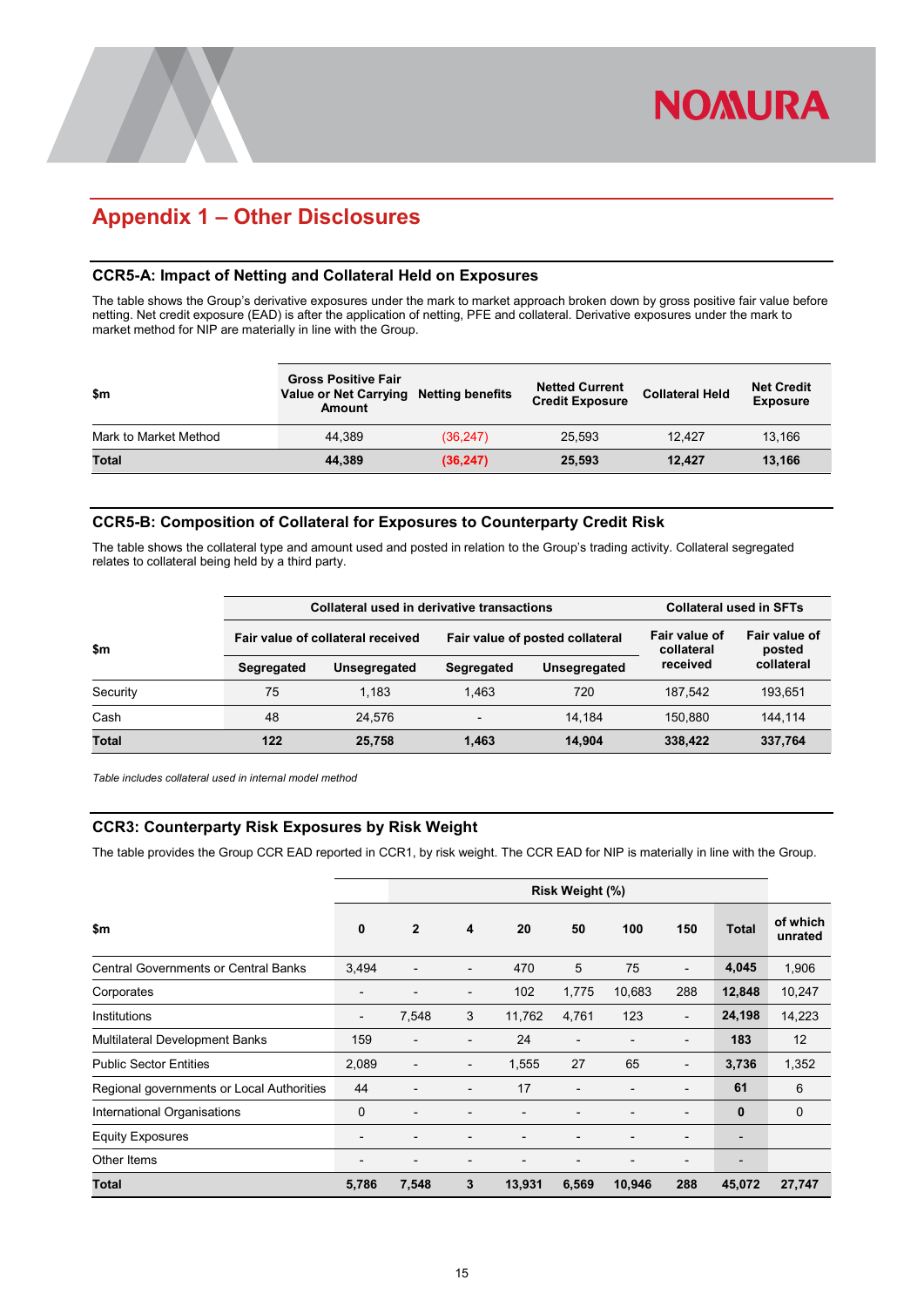

### <span id="page-18-0"></span>**CR4: Credit Risk Exposure and Credit Risk Mitigation**

Tables show the effect of CRM and CCF on Credit risk exposures by exposure class split by on balance sheet ("On B/S") and off balance sheet ("Off B/S")

|                                             | <b>The Group</b> |                                                               |                         |                          |                            |                          |  |  |  |  |  |  |
|---------------------------------------------|------------------|---------------------------------------------------------------|-------------------------|--------------------------|----------------------------|--------------------------|--|--|--|--|--|--|
|                                             |                  | Exposures before CCF and Exposures post-CCF and<br><b>CRM</b> |                         | <b>CRM</b>               | <b>RWA and RWA density</b> |                          |  |  |  |  |  |  |
| \$m                                         | On B/S           | Off B/S                                                       | On B/S                  | Off B/S                  | Total On &<br>Off B/S RWA  | RWA density <sup>1</sup> |  |  |  |  |  |  |
| <b>Central Governments or Central Banks</b> | 8,314            | $\qquad \qquad \blacksquare$                                  | 8,314                   |                          | 23                         | 0.3%                     |  |  |  |  |  |  |
| Corporates                                  | 1,201            | 4,356                                                         | 1,201                   | 1,219                    | 2,397                      | 99.1%                    |  |  |  |  |  |  |
| Institutions                                | 2,852            | 151                                                           | 2,852                   | 75                       | 641                        | 21.9%                    |  |  |  |  |  |  |
| <b>Multilateral Development Banks</b>       | 0                |                                                               | 0                       |                          | 0                          | 15.9%                    |  |  |  |  |  |  |
| <b>Public Sector Entities</b>               | 0                | $\qquad \qquad \blacksquare$                                  | $\mathbf 0$             | -                        | $\mathbf 0$                | 6.7%                     |  |  |  |  |  |  |
| Regional governments or Local Authorities   | $\mathbf 0$      | $\qquad \qquad \blacksquare$                                  | $\mathbf 0$             | $\overline{\phantom{0}}$ | $\mathbf 0$                | 150.0%                   |  |  |  |  |  |  |
| <b>Equity Exposures</b>                     | 24               |                                                               | 24                      |                          | 24                         | 100.0%                   |  |  |  |  |  |  |
| Other items                                 | 155              | $\qquad \qquad \blacksquare$                                  | 155                     | -                        | 155                        | 100.0%                   |  |  |  |  |  |  |
| Exposures in default                        | 4                | 27                                                            | $\overline{\mathbf{4}}$ | 14                       | 26                         | 150.0%                   |  |  |  |  |  |  |
| Total                                       | 12,550           | 4,533                                                         | 12,550                  | 1,307                    | 3,266                      | 24%                      |  |  |  |  |  |  |

|                                             |        |                                                               |        | <b>NIP</b> |                            |                          |  |
|---------------------------------------------|--------|---------------------------------------------------------------|--------|------------|----------------------------|--------------------------|--|
|                                             |        | Exposures before CCF and Exposures post-CCF and<br><b>CRM</b> |        | <b>CRM</b> | <b>RWA and RWA density</b> |                          |  |
| \$m                                         | On B/S | Off B/S                                                       | On B/S | Off B/S    | Total On &<br>Off B/S RWA  | RWA density <sup>1</sup> |  |
| <b>Central Governments or Central Banks</b> | 5,058  |                                                               | 5,058  |            | 23                         | 0.5%                     |  |
| Corporates                                  | 1,077  | 1,697                                                         | 1,078  | 1,192      | 2,273                      | 100.1%                   |  |
| Institutions                                | 1,633  | 1,014                                                         | 1,633  | 507        | 367                        | 17.1%                    |  |
| <b>Multilateral Development Banks</b>       | 0      | -                                                             | 0      | -          | 0                          | 15.9%                    |  |
| <b>Public Sector Entities</b>               | 0      | $\overline{\phantom{0}}$                                      | 0      | -          | $\mathbf 0$                | 6.7%                     |  |
| Regional governments or Local Authorities   | 0      | -                                                             | 0      | -          | $\mathbf 0$                | 150.0%                   |  |
| <b>Equity Exposures</b>                     | 37     | -                                                             | 37     |            | 37                         | 100.0%                   |  |
| Other items                                 | 106    |                                                               | 106    |            | 106                        | 100.0%                   |  |
| Exposures in default                        | 4      | 27                                                            | 4      | 14         | 26                         | 150.0%                   |  |
| Total                                       | 7,916  | 2,739                                                         | 7,917  | 1,713      | 2,831                      | 29%                      |  |

*1. Total RWA / Total on and off balance sheet exposure post CRM and CCF*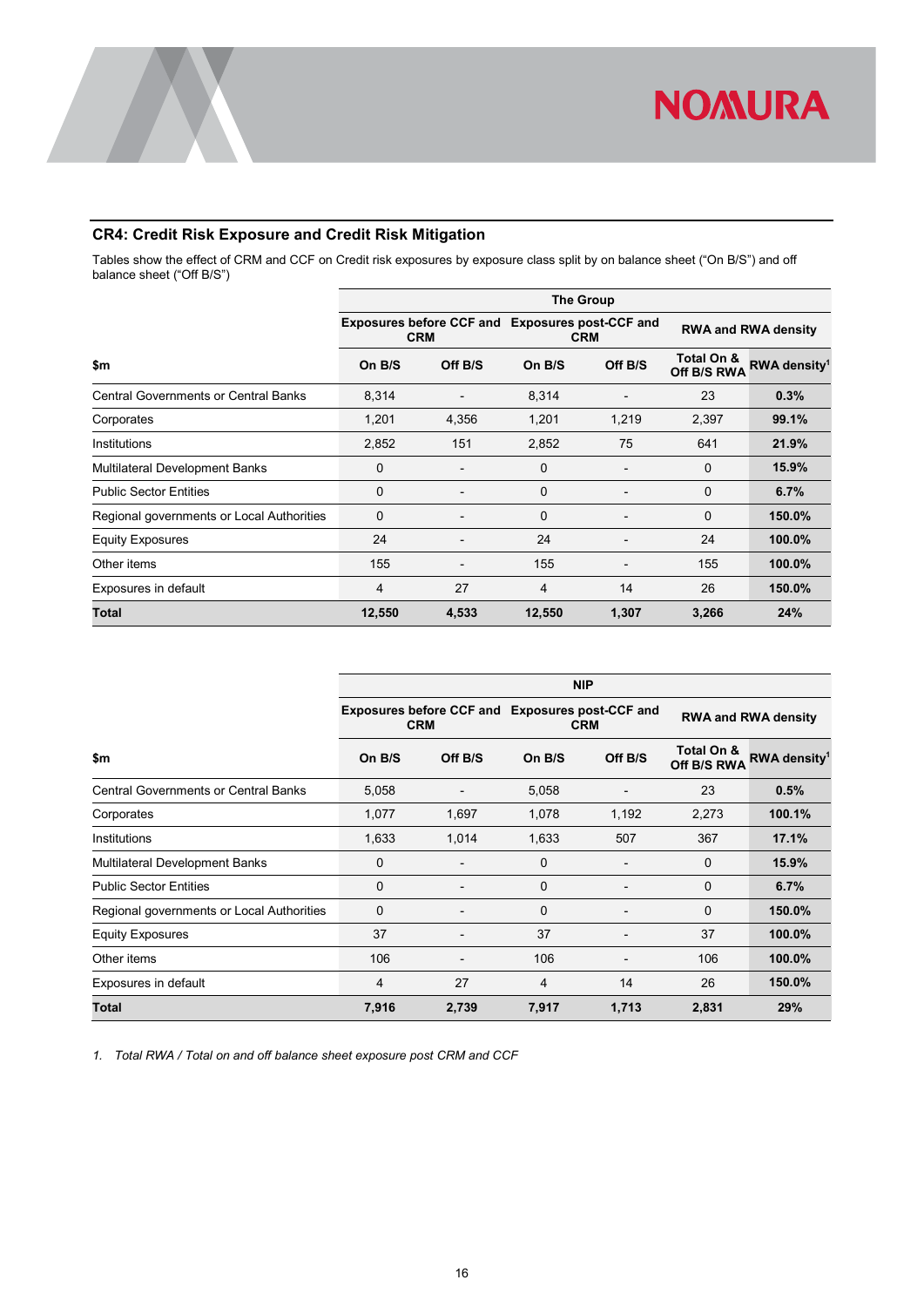

#### <span id="page-19-0"></span>**CR5: Credit Risk Exposure by Risk Weight**

Table shows the breakdown of credit risk exposure for the Group by risk weight. Exposures are after CRM and CCF.

|                                             |                          |                          |                          | Risk Weight (%)          |                |                |                          |              |                     |
|---------------------------------------------|--------------------------|--------------------------|--------------------------|--------------------------|----------------|----------------|--------------------------|--------------|---------------------|
| \$m                                         | 0                        | 20                       | 50                       | 100                      | 150            | 250            | 1250                     | <b>Total</b> | of which<br>unrated |
| <b>Central Governments or Central Banks</b> | 8,290                    | $\overline{\phantom{0}}$ | $\overline{2}$           | 22                       | ۰              |                | $\overline{\phantom{0}}$ | 8,314        | 2,590               |
| Corporates                                  | 0                        | 2                        | 351                      | 1,758                    | 309            |                | 0                        | 2,420        | 1,616               |
| Institutions                                | -                        | 2,797                    | 113                      | $\overline{\phantom{a}}$ | 17             |                | $\overline{a}$           | 2,927        | 167                 |
| Multilateral Development Banks              | 0                        | $\mathbf 0$              | $\overline{a}$           |                          |                |                | $\overline{a}$           | 0            |                     |
| <b>Public Sector Entities</b>               | 0                        | $\mathbf 0$              | $\mathbf 0$              | $\overline{\phantom{0}}$ | ۰              |                | $\overline{a}$           | 0            | $\mathbf 0$         |
| Regional governments or Local Authorities   | $\overline{\phantom{0}}$ | $\overline{\phantom{0}}$ | $\overline{\phantom{a}}$ | $\overline{\phantom{a}}$ | $\mathbf 0$    |                | $\overline{\phantom{0}}$ | 0            | $\overline{a}$      |
| <b>Equity Exposures</b>                     | $\overline{\phantom{a}}$ | -                        | $\overline{\phantom{a}}$ | 24                       | $\overline{a}$ | $\Omega$       | $\overline{\phantom{a}}$ | 24           | 24                  |
| Other Items                                 | $\mathbf 0$              | -                        | $\overline{\phantom{a}}$ | 155                      | $\overline{a}$ | $\overline{a}$ | $\overline{a}$           | 155          | 155                 |
| Exposures in default                        | $\overline{\phantom{a}}$ | $\overline{\phantom{0}}$ | $\overline{\phantom{a}}$ | $\overline{\phantom{a}}$ | 17             |                | $\overline{\phantom{0}}$ | 17           |                     |
| Total                                       | 8,291                    | 2,799                    | 466                      | 1,959                    | 343            | 0              | 0                        | 13,858       | 4,552               |

#### <span id="page-19-1"></span>**CR3: Credit Risk Mitigation Techniques**

Tables show the carrying values of exposures for loans and debt securities for the Group and NIP.

|                              | <b>The Group</b>                                          |                                   |                                           |                                                        |                                                      |  |  |  |  |  |  |  |
|------------------------------|-----------------------------------------------------------|-----------------------------------|-------------------------------------------|--------------------------------------------------------|------------------------------------------------------|--|--|--|--|--|--|--|
| $\mathsf{Sm}$                | <b>Exposures</b><br>unsecured -<br><b>Carrying amount</b> | <b>Exposures to</b><br>be secured | <b>Exposures secured</b><br>by collateral | <b>Exposures</b><br>secured by financial<br>guarantees | <b>Exposures</b><br>secured by credit<br>derivatives |  |  |  |  |  |  |  |
| <b>Total Loans</b>           | 52                                                        |                                   | 308                                       | $\overline{\phantom{0}}$                               | -                                                    |  |  |  |  |  |  |  |
| <b>Total Debt Securities</b> | 972                                                       |                                   |                                           | $\overline{\phantom{0}}$                               |                                                      |  |  |  |  |  |  |  |
| <b>Total Exposures</b>       | 1,024                                                     |                                   | 308                                       | -                                                      |                                                      |  |  |  |  |  |  |  |

|                              | <b>NIP</b>                                                |                                   |                                           |                                                     |                                                      |  |  |  |  |  |  |  |
|------------------------------|-----------------------------------------------------------|-----------------------------------|-------------------------------------------|-----------------------------------------------------|------------------------------------------------------|--|--|--|--|--|--|--|
| \$m\$                        | <b>Exposures</b><br>unsecured -<br><b>Carrying amount</b> | <b>Exposures to</b><br>be secured | <b>Exposures secured</b><br>by collateral | <b>Exposures secured by</b><br>financial guarantees | <b>Exposures</b><br>secured by credit<br>derivatives |  |  |  |  |  |  |  |
| <b>Total Loans</b>           |                                                           |                                   | 308                                       |                                                     |                                                      |  |  |  |  |  |  |  |
| <b>Total Debt Securities</b> |                                                           | $\overline{\phantom{0}}$          |                                           | $\overline{\phantom{0}}$                            |                                                      |  |  |  |  |  |  |  |
| <b>Total Exposures</b>       |                                                           |                                   | 308                                       | -                                                   |                                                      |  |  |  |  |  |  |  |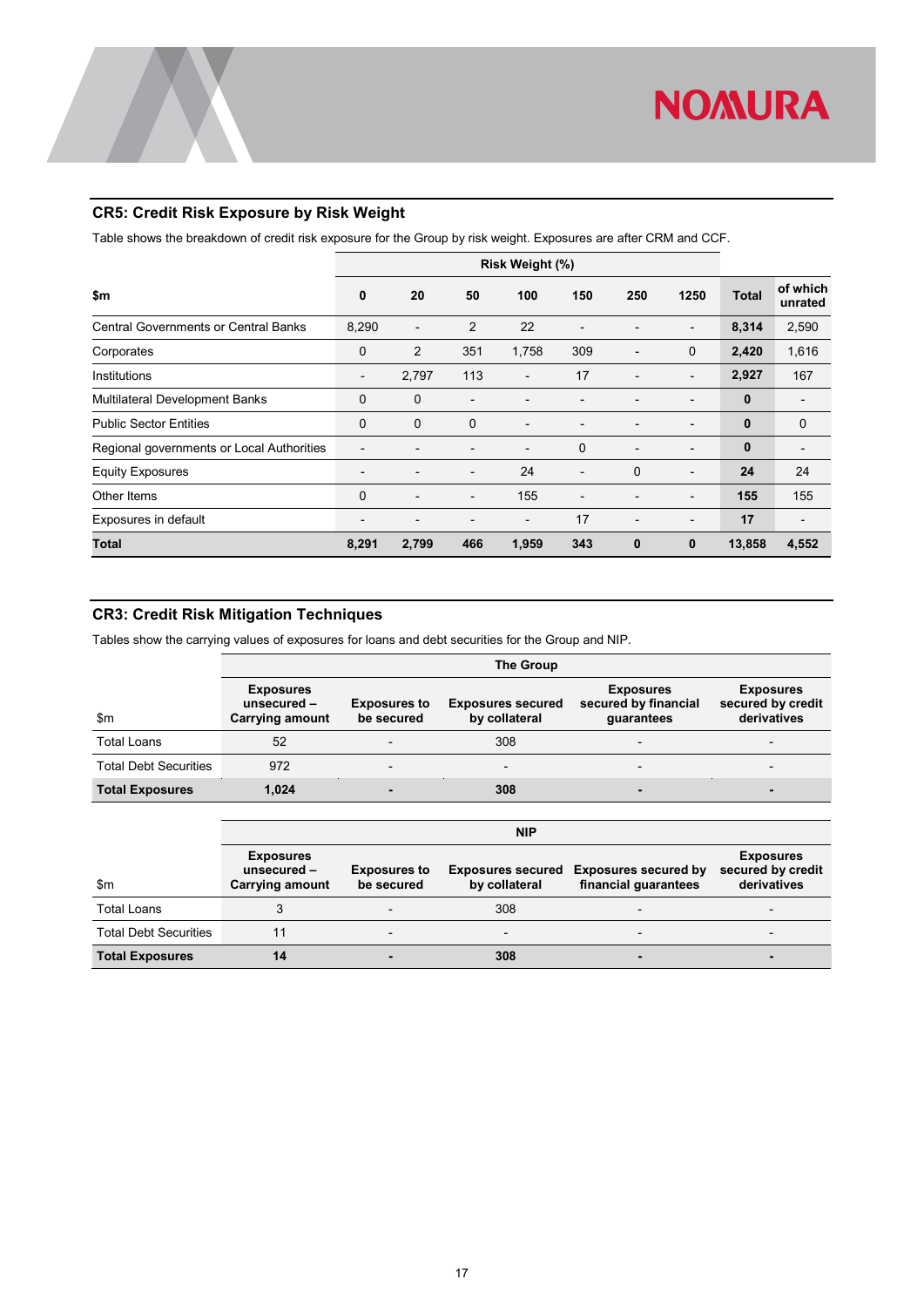

### <span id="page-20-0"></span>**CCR6: Credit Derivative Exposures**

The table shows the credit derivative hedges bought and sold by the Group

|                                        |                                 | <b>The Group</b>         |              |
|----------------------------------------|---------------------------------|--------------------------|--------------|
|                                        | <b>Credit derivative hedges</b> |                          | Other credit |
| \$m                                    | <b>Protection bought</b>        | <b>Protection sold</b>   | derivatives  |
| <b>Notionals</b>                       |                                 |                          |              |
| Single-name credit default swaps       | 55,978                          | 55,242                   |              |
| Index credit default swaps             | 126,702                         | 126,437                  |              |
| Total return swaps                     | $\overline{a}$                  | $\overline{\phantom{0}}$ |              |
| Credit options                         | $\overline{\phantom{a}}$        | -                        |              |
| Other credit derivatives               | 15,968                          | 15,966                   |              |
| <b>Total Notionals</b>                 | 198,647                         | 197,646                  |              |
| <b>Fair Values</b>                     |                                 |                          |              |
| Positive fair value (asset)            | 642                             | 4,510                    |              |
| <b>Negative fair value (liability)</b> | (4, 439)                        | (729)                    |              |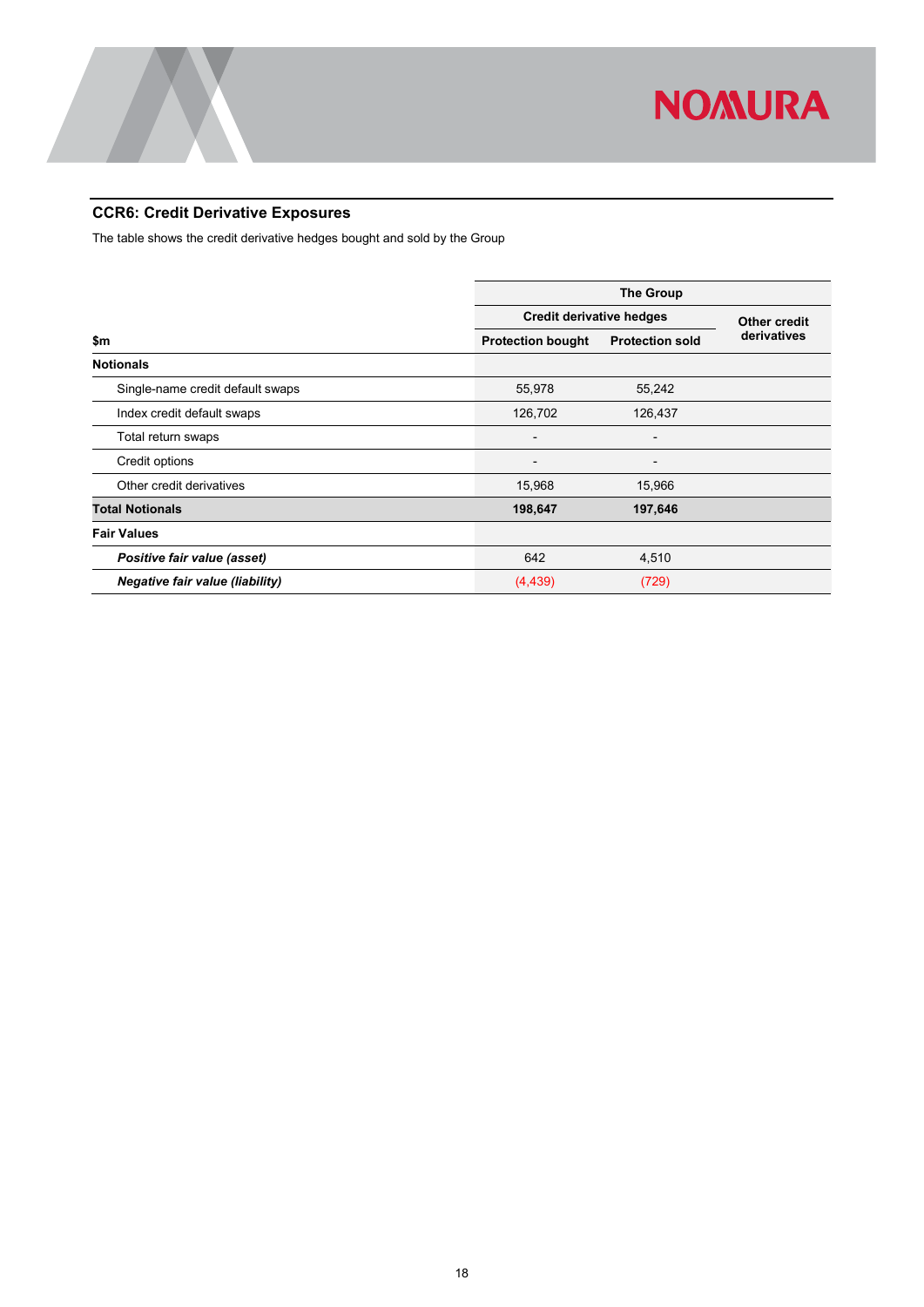

#### **Analysis of Past Due, Non-Performing and Forborne Exposures**

In December 2018, the EBA published guidelines on the disclosure of non-performing and forborne exposures, to be applied from December 2019. The guidelines introduce ten new reporting templates providing a uniform disclosure format for non-performing exposures, forborne exposures and foreclosed assets.

Proportionality is embedded in the quidelines through thresholds based on the size of the Institution and the level of non-performing exposures. The Group has assessed the threshold criteria within the guidelines and has determined that six of the ten templates are not applicable on the basis that its non-performing loan ratio is significantly lower than the reporting threshold. As per the 'EBA guidelines on disclosure of Non-Performing and forborne exposures' (EBA/GL/2018/10 dated 17th December 2018), Institutions that, according to the EBA 2016 guidelines, are required to disclose CR 1-B "Credit quality of exposures by industry or counterparty types" and CR 1-C "Credit quality of exposures by geography", will be able to comply with this obligation by disclosing CQ 5 "Quality of non-performing exposures by geography" and CQ6 "Credit quality of loans and advances by industry" on a semi-annual basis. Hence, the Group has opted to report CQ 5 and CQ 6 instead of CR 1-B and CR 1-C.

The remaining four templates are not subject to threshold criteria, however template CQ9 "Collateral obtained by taking possession and execution process" is not applicable as the Group has no collateral taken into possession that is recognised on the balance sheet as at 30<sup>th</sup> September, 2021.

Exposures are treated as past due when a counterparty has failed to make payment when contractually due.

Non-performing exposures included in the tables below are subject to the FINREP regulations (Annex V).

#### **Template 1: Credit quality of forborne exposures**

<span id="page-21-1"></span><span id="page-21-0"></span>

|                                 | <b>The Group</b>       |   |                                                                                |                          |                                                                                                            |                                         |                                                                                           |                          |  |  |  |  |  |
|---------------------------------|------------------------|---|--------------------------------------------------------------------------------|--------------------------|------------------------------------------------------------------------------------------------------------|-----------------------------------------|-------------------------------------------------------------------------------------------|--------------------------|--|--|--|--|--|
|                                 |                        |   | Gross carrying amount/nominal amount of<br>exposures with forbearance measures |                          | Accumulated impairment, accumulated negative<br>changes in fair value due to credit risk and<br>provisions |                                         | <b>Collateral received and financial</b><br>guarantees received on forborne<br>exposures  |                          |  |  |  |  |  |
| \$m                             |                        |   | Non-performing forborne                                                        |                          |                                                                                                            |                                         |                                                                                           | Of which collateral and  |  |  |  |  |  |
|                                 | Performing<br>forborne |   | Of which<br>defaulted                                                          | Of which<br>impaired     | On performing forborne<br>exposures                                                                        | On non-performing<br>forborne exposures | financial guarantees received<br>on non-performing exposures<br>with forbearance measures |                          |  |  |  |  |  |
| Loans and advances              |                        |   | 4                                                                              | 4                        |                                                                                                            |                                         |                                                                                           |                          |  |  |  |  |  |
| Central banks                   |                        |   |                                                                                | $\overline{\phantom{0}}$ | $\overline{\phantom{a}}$                                                                                   |                                         |                                                                                           | $\blacksquare$           |  |  |  |  |  |
| General governments             |                        |   |                                                                                | $\overline{\phantom{0}}$ | $\blacksquare$                                                                                             | $\overline{\phantom{a}}$                |                                                                                           | $\blacksquare$           |  |  |  |  |  |
| Credit institutions             |                        |   |                                                                                | $\overline{\phantom{0}}$ |                                                                                                            |                                         |                                                                                           |                          |  |  |  |  |  |
| Other financial<br>corporations |                        |   |                                                                                |                          |                                                                                                            |                                         |                                                                                           |                          |  |  |  |  |  |
| Non-financial<br>corporations   |                        | 4 | 4                                                                              | 4                        |                                                                                                            |                                         |                                                                                           |                          |  |  |  |  |  |
| Households                      |                        |   |                                                                                | $\overline{\phantom{0}}$ | $\blacksquare$                                                                                             |                                         |                                                                                           | $\blacksquare$           |  |  |  |  |  |
| <b>Debt Securities</b>          |                        |   |                                                                                |                          |                                                                                                            |                                         |                                                                                           |                          |  |  |  |  |  |
| Loan commitments given          |                        |   |                                                                                | $\overline{\phantom{0}}$ | $\overline{\phantom{a}}$                                                                                   | $\overline{\phantom{a}}$                | $\overline{\phantom{0}}$                                                                  | $\overline{\phantom{0}}$ |  |  |  |  |  |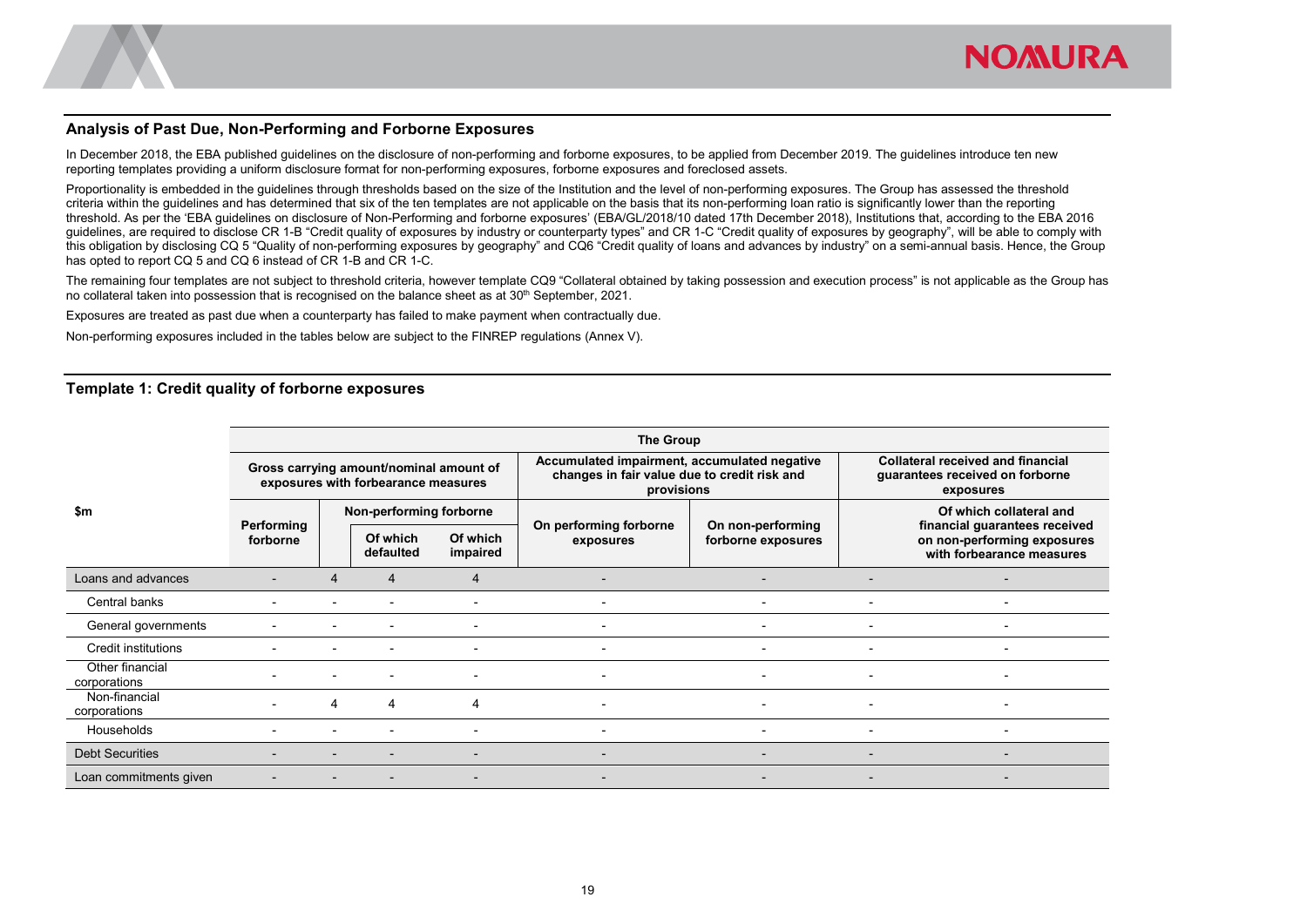#### **Template 3: Credit quality of performing and non-performing exposures by past due days**

The table shows credit quality of performing and non-performing exposures by past due days for the Group.

<span id="page-22-0"></span>

|                              | <b>The Group</b>         |                                                           |                                                     |                          |                                                                                         |                                                         |                                                        |                                                      |                                                           |                                                     |                                         |                          |
|------------------------------|--------------------------|-----------------------------------------------------------|-----------------------------------------------------|--------------------------|-----------------------------------------------------------------------------------------|---------------------------------------------------------|--------------------------------------------------------|------------------------------------------------------|-----------------------------------------------------------|-----------------------------------------------------|-----------------------------------------|--------------------------|
|                              |                          |                                                           |                                                     |                          | Gross carrying amount/nominal amount                                                    |                                                         |                                                        |                                                      |                                                           |                                                     |                                         |                          |
|                              |                          | <b>Performing exposures</b>                               |                                                     |                          |                                                                                         |                                                         |                                                        | Non-performing exposures                             |                                                           |                                                     |                                         |                          |
| \$m                          |                          | Of which Not<br>past due or<br>past due $\leq 30$<br>days | Of which<br>Past due ><br>30 days $\leq$<br>90 days |                          | Of which<br>Unlikely to pay<br>that are not<br>past due or<br>are past due ≤<br>90 days | Of which<br>past due<br>> 90<br>days<br>$≤ 180$<br>days | Of which<br>past due<br>> 180<br>days<br>$\leq$ 1 year | Of which<br>past due<br>$> 1$ year $\leq$<br>2 years | Of<br>which<br>past due<br>> 2<br>$years \leq$<br>5 years | Of which<br>past due<br>> 5 years<br>$\leq 7$ years | Of<br>which<br>past<br>due > 7<br>years | Of which<br>defaulted    |
| Loans and advances           | 115,685                  | 115,668                                                   | 18                                                  | $\overline{4}$           | $\overline{\phantom{0}}$                                                                | $\overline{\phantom{a}}$                                | $\overline{4}$                                         | $\overline{\phantom{a}}$                             |                                                           | $\overline{\phantom{a}}$                            |                                         | $\overline{4}$           |
| Central banks                | 7,597                    | 7,597                                                     | $\overline{\phantom{a}}$                            | $\blacksquare$           | $\blacksquare$                                                                          | $\overline{\phantom{a}}$                                | $\blacksquare$                                         | $\blacksquare$                                       | $\overline{\phantom{a}}$                                  | $\overline{\phantom{a}}$                            | $\overline{\phantom{a}}$                | $\blacksquare$           |
| General governments          | 4,440                    | 4,440                                                     | $\blacksquare$                                      | $\blacksquare$           | $\overline{a}$                                                                          | $\sim$                                                  | $\blacksquare$                                         | $\blacksquare$                                       | $\overline{\phantom{a}}$                                  | $\sim$                                              | $\overline{\phantom{a}}$                | $\blacksquare$           |
| <b>Credit institutions</b>   | 17,757                   | 17,757                                                    | $\mathbf 0$                                         | $\blacksquare$           | $\sim$                                                                                  | $\overline{\phantom{a}}$                                | $\blacksquare$                                         | $\blacksquare$                                       | $\overline{\phantom{a}}$                                  | $\overline{\phantom{a}}$                            | $\overline{\phantom{a}}$                | $\overline{a}$           |
| Other financial corporations | 85,494                   | 85,477                                                    | 18                                                  | $\overline{\phantom{a}}$ | $\overline{\phantom{a}}$                                                                | $\overline{\phantom{a}}$                                | $\overline{\phantom{a}}$                               | $\overline{\phantom{a}}$                             | $\overline{\phantom{a}}$                                  | $\overline{\phantom{a}}$                            | $\overline{\phantom{a}}$                | $\overline{\phantom{a}}$ |
| Non-financial corporations   | 396                      | 396                                                       | 0                                                   | $\overline{4}$           | $\mathbf 0$                                                                             | $\blacksquare$                                          | $\overline{4}$                                         | $\overline{a}$                                       | $\overline{\phantom{a}}$                                  | $\blacksquare$                                      | $\overline{\phantom{a}}$                | 4                        |
| Of which SMEs                | $\sim$                   | $\overline{\phantom{a}}$                                  | $\overline{\phantom{a}}$                            | $\overline{\phantom{a}}$ | $\blacksquare$                                                                          | $\overline{\phantom{a}}$                                | $\overline{\phantom{a}}$                               | $\overline{\phantom{a}}$                             | $\overline{\phantom{a}}$                                  | $\overline{\phantom{a}}$                            | $\overline{\phantom{a}}$                | $\overline{a}$           |
| Households                   | $\mathbf{1}$             | $\overline{1}$                                            | $\blacksquare$                                      | $\overline{\phantom{0}}$ | $\overline{\phantom{a}}$                                                                | $\blacksquare$                                          | $\overline{\phantom{a}}$                               | $\blacksquare$                                       | $\overline{\phantom{a}}$                                  | $\blacksquare$                                      | $\overline{\phantom{a}}$                | $\overline{\phantom{a}}$ |
| Debt securities              | 961                      | 961                                                       | $\overline{\phantom{a}}$                            | $\overline{\phantom{0}}$ | $\overline{\phantom{a}}$                                                                | $\overline{\phantom{0}}$                                | $\overline{\phantom{a}}$                               | $\overline{\phantom{a}}$                             | $\overline{\phantom{a}}$                                  | $\overline{\phantom{a}}$                            | $\overline{\phantom{a}}$                | $\blacksquare$           |
| Central banks                | $\sim$                   | $\sim$                                                    | $\blacksquare$                                      | $\overline{a}$           | $\overline{a}$                                                                          | $\overline{\phantom{a}}$                                | $\overline{\phantom{a}}$                               | $\blacksquare$                                       | $\overline{a}$                                            | $\blacksquare$                                      | $\overline{\phantom{a}}$                | $\blacksquare$           |
| General governments          | 760                      | 760                                                       | $\overline{\phantom{a}}$                            | $\overline{\phantom{a}}$ | $\overline{\phantom{a}}$                                                                | $\overline{\phantom{a}}$                                | $\overline{\phantom{a}}$                               | -                                                    | $\overline{\phantom{a}}$                                  | $\overline{\phantom{a}}$                            | $\overline{\phantom{a}}$                | $\overline{a}$           |
| <b>Credit institutions</b>   | 65                       | 65                                                        | $\blacksquare$                                      | $\blacksquare$           | $\overline{a}$                                                                          | $\overline{\phantom{a}}$                                | $\blacksquare$                                         | $\blacksquare$                                       | $\overline{\phantom{a}}$                                  | $\blacksquare$                                      | $\overline{\phantom{a}}$                | $\blacksquare$           |
| Other financial corporations | 63                       | 63                                                        | $\blacksquare$                                      | $\blacksquare$           | $\overline{a}$                                                                          | $\overline{\phantom{a}}$                                | $\blacksquare$                                         | $\blacksquare$                                       | $\overline{\phantom{a}}$                                  | $\overline{\phantom{a}}$                            | $\overline{\phantom{a}}$                | $\blacksquare$           |
| Non-financial corporations   | 73                       | 73                                                        | $\overline{\phantom{a}}$                            | $\overline{\phantom{a}}$ | $\overline{\phantom{a}}$                                                                | $\qquad \qquad \blacksquare$                            | $\overline{\phantom{a}}$                               | $\overline{\phantom{a}}$                             | $\overline{\phantom{a}}$                                  | $\overline{\phantom{a}}$                            | $\overline{\phantom{a}}$                | $\overline{\phantom{a}}$ |
| Off-balance-sheet exposures  | 858                      |                                                           |                                                     | 27                       |                                                                                         |                                                         |                                                        |                                                      |                                                           |                                                     |                                         | 27                       |
| Central banks                | $\blacksquare$           |                                                           |                                                     | $\overline{\phantom{0}}$ |                                                                                         |                                                         |                                                        |                                                      |                                                           |                                                     |                                         | $\overline{\phantom{a}}$ |
| General governments          | $\overline{\phantom{a}}$ |                                                           |                                                     |                          |                                                                                         |                                                         |                                                        |                                                      |                                                           |                                                     |                                         |                          |
| Credit institutions          | $\blacksquare$           |                                                           |                                                     | $\overline{\phantom{a}}$ |                                                                                         |                                                         |                                                        |                                                      |                                                           |                                                     |                                         | $\blacksquare$           |
| Other financial corporations | 339                      |                                                           |                                                     | $\overline{\phantom{0}}$ |                                                                                         |                                                         |                                                        |                                                      |                                                           |                                                     |                                         |                          |
| Non-financial corporations   | 519                      |                                                           |                                                     | 27                       |                                                                                         |                                                         |                                                        |                                                      |                                                           |                                                     |                                         | 27                       |
| Households                   |                          |                                                           |                                                     | $\overline{a}$           |                                                                                         |                                                         |                                                        |                                                      |                                                           |                                                     |                                         |                          |
| <b>Total</b>                 | 117,504                  | 116,629                                                   | 18                                                  | 31                       |                                                                                         | н                                                       | 4                                                      | ۰                                                    |                                                           |                                                     |                                         | 31                       |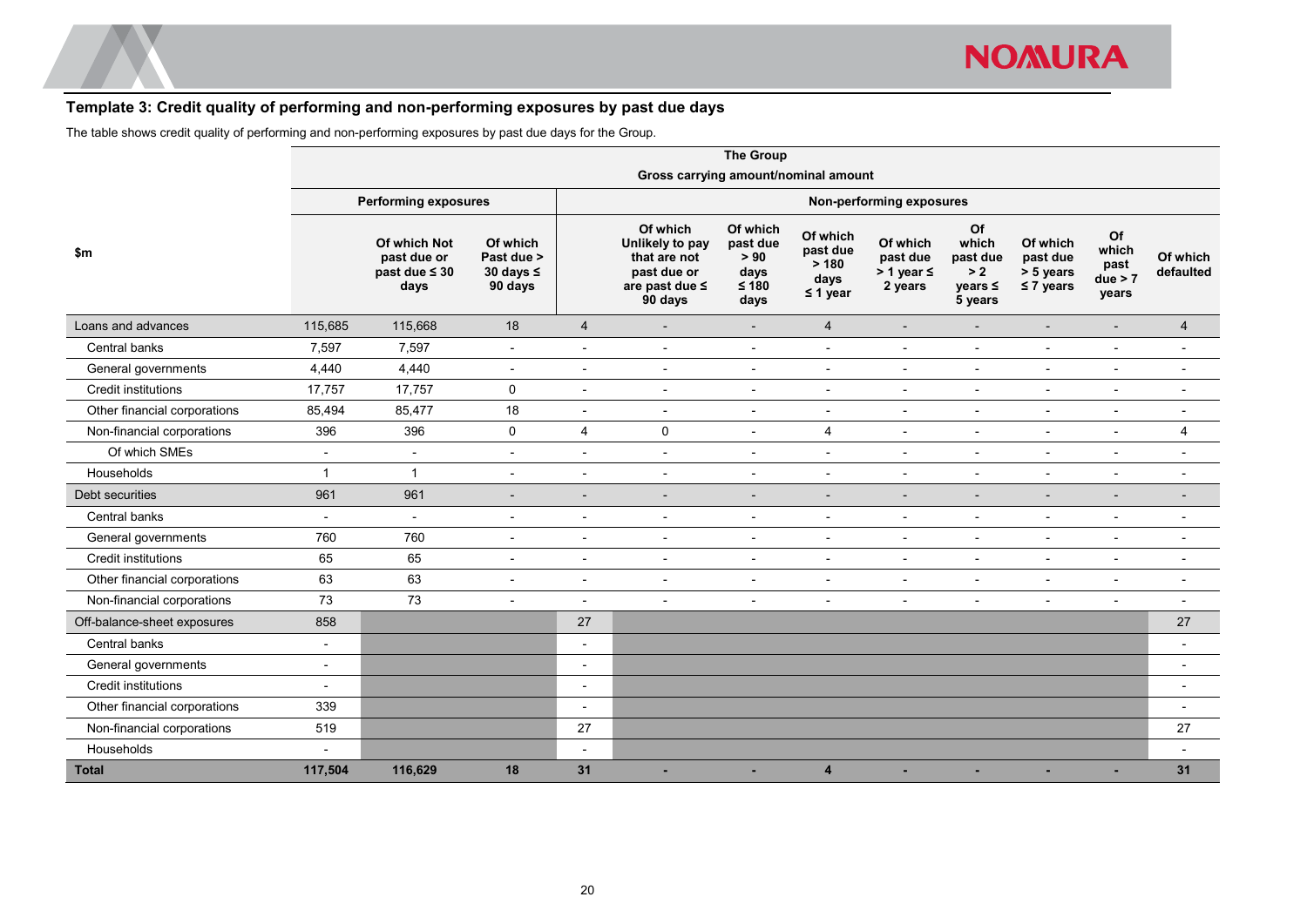

#### **Template 4: Performing and non-performing exposures and related provisions**

The table shows performing and non-performing exposures and related provisions for the Group.

<span id="page-23-0"></span>

|                                 | Gross carrying amount/nominal amount |                          |                          |                             |                          |                           |                                                                    |                          |                                                   |                                                                                                                                             | Accumulated impairment, accumulated negative<br>changes in fair value due to credit risk and provisions |                                         |                          | <b>Collateral and financial</b><br>quarantees received |                          |
|---------------------------------|--------------------------------------|--------------------------|--------------------------|-----------------------------|--------------------------|---------------------------|--------------------------------------------------------------------|--------------------------|---------------------------------------------------|---------------------------------------------------------------------------------------------------------------------------------------------|---------------------------------------------------------------------------------------------------------|-----------------------------------------|--------------------------|--------------------------------------------------------|--------------------------|
| \$m                             | <b>Performing exposures</b>          |                          |                          | Non-performing<br>exposures |                          |                           | Performing exposures -<br>accumulated impairment<br>and provisions |                          |                                                   | Non-performing exposures -<br>accumulated impairment,<br>accumulated negative<br>changes in fair value due to<br>credit risk and provisions |                                                                                                         | <b>Accumulated</b><br>partial write-off | On<br>performing         | On non-<br>performing                                  |                          |
|                                 |                                      | Of which<br>stage 1      | Of<br>which<br>stage 2   |                             | Of<br>which<br>stage 2   | Of<br>which<br>stage<br>3 |                                                                    | Of<br>which<br>stage 1   | $\overline{of}$<br>which<br>stage<br>$\mathbf{2}$ |                                                                                                                                             | Of which<br>stage 2                                                                                     | Of which<br>stage 3                     |                          | exposures                                              | exposures                |
| Loans and advances              | 115,685                              | 26,759                   | 19                       | $\overline{4}$              | $\blacksquare$           | $\overline{4}$            | (2)                                                                | $\overline{\phantom{a}}$ | (1)                                               | $\sim$                                                                                                                                      | $\overline{\phantom{a}}$                                                                                | $\blacksquare$                          | $\blacksquare$           | 91,741                                                 | $\overline{\phantom{0}}$ |
| Central banks                   | 7,597                                | 7,552                    | $\blacksquare$           | $\blacksquare$              | $\overline{a}$           |                           | $\overline{a}$                                                     | $\blacksquare$           | $\mathbf{r}$                                      |                                                                                                                                             | $\overline{a}$                                                                                          | $\overline{a}$                          | $\overline{a}$           | 46                                                     | $\overline{a}$           |
| General governments             | 4,440                                | 175                      | $\blacksquare$           | $\overline{\phantom{a}}$    | $\overline{\phantom{0}}$ |                           |                                                                    |                          | $\overline{\phantom{a}}$                          |                                                                                                                                             | $\overline{\phantom{0}}$                                                                                |                                         | $\overline{\phantom{a}}$ | 4,265                                                  |                          |
| Credit institutions             | 17,757                               | 5,911                    | $\blacksquare$           | $\overline{a}$              | $\overline{\phantom{0}}$ |                           | (0)                                                                | (0)                      | $\blacksquare$                                    |                                                                                                                                             |                                                                                                         |                                         | $\blacksquare$           | 12,158                                                 |                          |
| Other financial<br>corporations | 85,494                               | 12,973                   | 9                        | $\overline{\phantom{a}}$    | $\blacksquare$           | $\blacksquare$            | (1)                                                                | (0)                      | (1)                                               |                                                                                                                                             |                                                                                                         | $\overline{a}$                          | $\blacksquare$           | 74,955                                                 | $\blacksquare$           |
| Non-financial<br>corporations   | 396                                  | 147                      | 10                       | $\overline{4}$              | $\mathbf 0$              | $\overline{4}$            | (1)                                                                | (0)                      | (0)                                               |                                                                                                                                             |                                                                                                         |                                         |                          | 317                                                    | $\mathbf 0$              |
| Of which SMEs                   | $\blacksquare$                       | $\sim$                   | $\blacksquare$           | $\blacksquare$              | $\blacksquare$           | $\blacksquare$            | $\overline{\phantom{a}}$                                           | $\blacksquare$           | $\blacksquare$                                    | $\sim$                                                                                                                                      | $\overline{\phantom{a}}$                                                                                | $\overline{\phantom{a}}$                | $\overline{a}$           | $\sim$                                                 | $\overline{\phantom{a}}$ |
| Households                      | $\overline{1}$                       | $\mathbf{1}$             | $\blacksquare$           | $\blacksquare$              | $\blacksquare$           |                           |                                                                    | $\blacksquare$           | $\blacksquare$                                    |                                                                                                                                             | $\blacksquare$                                                                                          | ٠                                       | $\blacksquare$           | $\overline{\phantom{a}}$                               | $\overline{\phantom{0}}$ |
| Debt securities                 | 961                                  | $\overline{\phantom{a}}$ | $\overline{\phantom{a}}$ | $\overline{\phantom{a}}$    | $\overline{\phantom{a}}$ |                           |                                                                    | $\overline{\phantom{a}}$ | $\overline{\phantom{a}}$                          |                                                                                                                                             |                                                                                                         | $\overline{\phantom{a}}$                | $\overline{\phantom{0}}$ | $\overline{\phantom{a}}$                               |                          |
| Central banks                   | $\overline{\phantom{a}}$             | $\overline{\phantom{a}}$ | $\blacksquare$           | $\overline{\phantom{a}}$    | $\overline{\phantom{a}}$ | $\overline{\phantom{a}}$  | $\overline{\phantom{a}}$                                           | $\sim$                   | $\sim$                                            | $\overline{\phantom{a}}$                                                                                                                    | $\blacksquare$                                                                                          | $\blacksquare$                          | $\blacksquare$           | $\overline{\phantom{a}}$                               | $\overline{\phantom{a}}$ |
| General governments             | 760                                  | $\overline{\phantom{a}}$ | $\blacksquare$           | $\blacksquare$              | $\blacksquare$           | $\overline{\phantom{a}}$  | $\overline{\phantom{a}}$                                           | $\overline{\phantom{a}}$ | $\sim$                                            | $\overline{\phantom{a}}$                                                                                                                    | $\blacksquare$                                                                                          | $\blacksquare$                          | $\blacksquare$           | $\overline{\phantom{a}}$                               | $\blacksquare$           |
| Credit institutions             | 65                                   | $\overline{\phantom{a}}$ | $\overline{\phantom{a}}$ | $\overline{\phantom{a}}$    | $\overline{a}$           | $\overline{\phantom{a}}$  | $\blacksquare$                                                     | $\blacksquare$           | $\overline{\phantom{a}}$                          | $\overline{\phantom{a}}$                                                                                                                    | $\overline{\phantom{a}}$                                                                                | $\overline{a}$                          | $\overline{a}$           | $\overline{\phantom{a}}$                               | $\overline{a}$           |
| Other financial<br>corporations | 63                                   | $\blacksquare$           | $\overline{\phantom{0}}$ | $\blacksquare$              |                          |                           |                                                                    |                          |                                                   |                                                                                                                                             |                                                                                                         |                                         | $\overline{\phantom{a}}$ |                                                        | $\blacksquare$           |
| Non-financial<br>corporations   | 73                                   | $\overline{\phantom{a}}$ |                          |                             |                          |                           |                                                                    |                          |                                                   |                                                                                                                                             |                                                                                                         |                                         |                          |                                                        |                          |
| Off-balance-sheet<br>exposures  | 858                                  | 822                      | 36                       | 27                          | 27                       |                           | (1)                                                                |                          |                                                   |                                                                                                                                             |                                                                                                         |                                         |                          |                                                        |                          |
| Central banks                   | $\blacksquare$                       | $\sim$                   | $\blacksquare$           | $\blacksquare$              | $\blacksquare$           | $\overline{\phantom{a}}$  | $\overline{\phantom{a}}$                                           | $\sim$                   | $\blacksquare$                                    | $\overline{\phantom{a}}$                                                                                                                    | $\mathbf{r}$                                                                                            | $\overline{\phantom{a}}$                |                          | $\overline{\phantom{a}}$                               | $\blacksquare$           |
| General governments             | $\blacksquare$                       | $\sim$                   | $\blacksquare$           | $\blacksquare$              | $\blacksquare$           | $\overline{\phantom{a}}$  | $\blacksquare$                                                     | $\blacksquare$           | $\blacksquare$                                    | $\overline{\phantom{a}}$                                                                                                                    | $\overline{\phantom{a}}$                                                                                | $\overline{a}$                          |                          |                                                        | $\overline{\phantom{a}}$ |
| <b>Credit institutions</b>      | $\sim$                               | $\blacksquare$           | $\overline{a}$           | $\blacksquare$              | $\blacksquare$           | $\overline{a}$            | $\overline{\phantom{a}}$                                           | $\sim$                   | $\blacksquare$                                    | $\overline{\phantom{a}}$                                                                                                                    | $\mathbf{r}$                                                                                            | $\overline{a}$                          |                          |                                                        | $\overline{\phantom{a}}$ |
| Other financial<br>corporations | 339                                  | 339                      | ۰                        | $\blacksquare$              | $\blacksquare$           | $\blacksquare$            | (0)                                                                | (0)                      | $\blacksquare$                                    |                                                                                                                                             | $\blacksquare$                                                                                          | $\overline{\phantom{a}}$                |                          | $\overline{\phantom{a}}$                               | $\overline{\phantom{a}}$ |
| Non-financial<br>corporations   | 519                                  | 483                      | 36                       | 27                          | 27                       |                           | (1)                                                                | (0)                      | (0)                                               |                                                                                                                                             |                                                                                                         | $\overline{\phantom{a}}$                |                          |                                                        | $\overline{a}$           |
| Households                      |                                      | $\blacksquare$           | $\blacksquare$           | $\blacksquare$              | $\blacksquare$           |                           |                                                                    | $\overline{\phantom{a}}$ | $\overline{\phantom{a}}$                          |                                                                                                                                             | $\overline{a}$                                                                                          | $\overline{a}$                          |                          |                                                        |                          |
| <b>Total</b>                    | 117,504                              | 27,581                   | 55                       | 31                          | 27                       | $\overline{4}$            | (3)                                                                | ц.                       | (1)                                               |                                                                                                                                             |                                                                                                         |                                         |                          | 91,741                                                 |                          |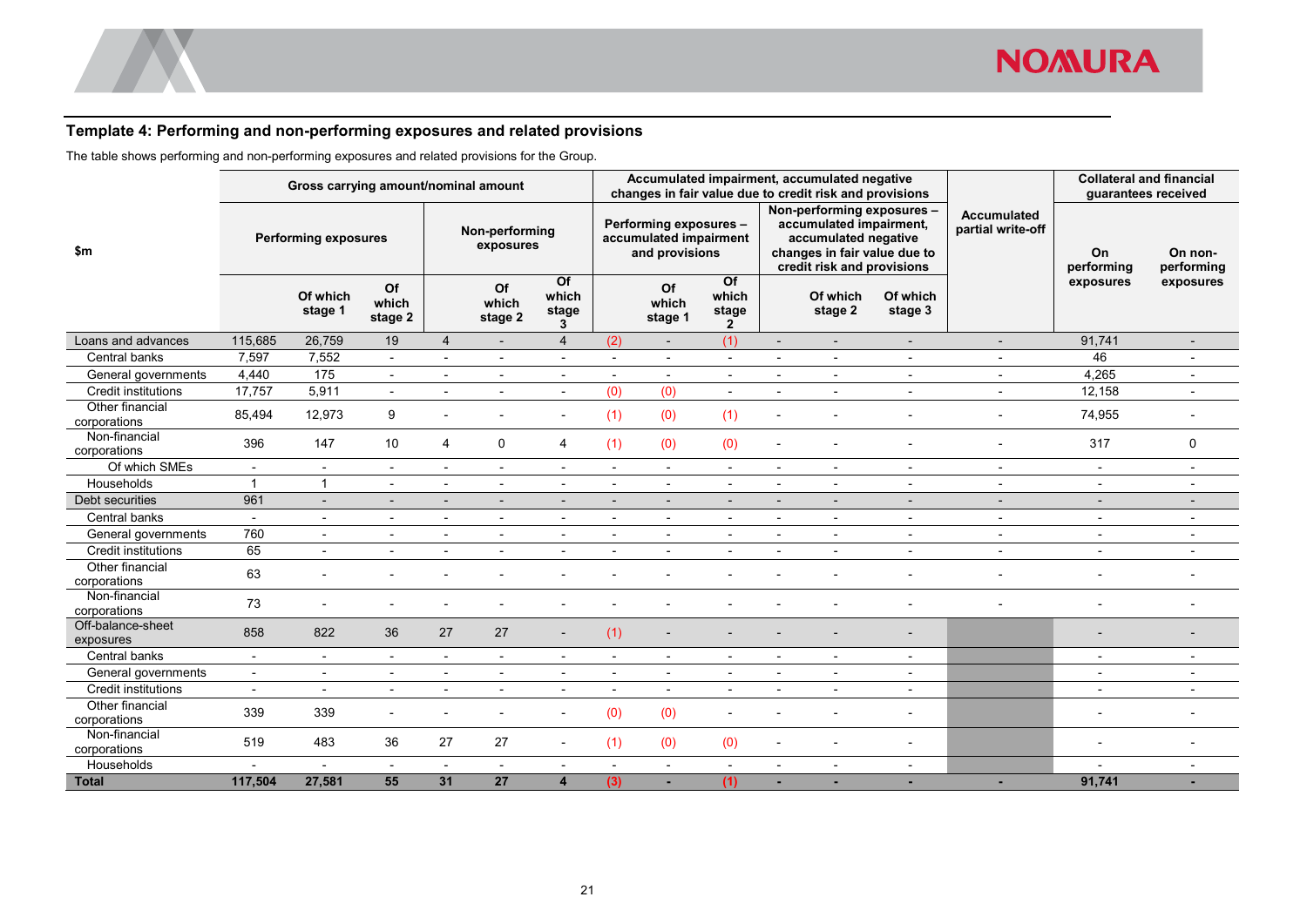#### **Template 5: Quality of non-performing exposures by geography**

The table shows quality of non-performing exposures by geography for the Group.

<span id="page-24-0"></span>

|                                 |         |                          | Gross carrying/nominal amount |                                   | <b>Accumulated</b>       | Provisions on off-               | <b>Accumulated negative</b>                         |  |
|---------------------------------|---------|--------------------------|-------------------------------|-----------------------------------|--------------------------|----------------------------------|-----------------------------------------------------|--|
| \$m                             |         |                          | Of which non-performing       | Of which subject<br>to impairment | impairment               | balance-sheet<br>commitments and | changes in fair value due<br>to credit risk on non- |  |
|                                 |         |                          | Of which defaulted            |                                   |                          | financial guarantees<br>given    | performing exposures                                |  |
| On-balance-sheet exposures      | 116,650 | 4                        | 4                             | 26,782                            | (1)                      |                                  |                                                     |  |
| <b>Region - EMEA</b>            | 47,038  | $\overline{4}$           | $\overline{4}$                | 14,282                            | (1)                      |                                  |                                                     |  |
| France                          | 16,662  | $\overline{a}$           | $\blacksquare$                | 907                               | (0)                      |                                  |                                                     |  |
| United Kingdom                  | 14,410  | $\overline{4}$           | $\overline{4}$                | 7,567                             | (0)                      |                                  |                                                     |  |
| Germany                         | 3,199   | $\blacksquare$           | $\blacksquare$                | 1,995                             | (0)                      |                                  |                                                     |  |
| Denmark                         | 2,747   | $\blacksquare$           | $\blacksquare$                | 17                                | L,                       |                                  |                                                     |  |
| Luxembourg                      | 2,663   | $\blacksquare$           | $\blacksquare$                | 1,396                             | (0)                      |                                  |                                                     |  |
| Spain                           | 821     | $\blacksquare$           | $\overline{\phantom{a}}$      | 123                               | $\overline{a}$           |                                  |                                                     |  |
| Switzerland                     | 810     | $\overline{\phantom{a}}$ | $\blacksquare$                | 682                               | $\overline{\phantom{0}}$ |                                  |                                                     |  |
| Turkey                          | 797     | $\overline{\phantom{a}}$ | $\blacksquare$                | 24                                | L,                       |                                  |                                                     |  |
| Bahrain                         | 613     | $\blacksquare$           | $\blacksquare$                | 4                                 | $\overline{\phantom{0}}$ |                                  |                                                     |  |
| Other countries                 | 4,316   | $\overline{\phantom{a}}$ | $\overline{\phantom{a}}$      | 1,567                             | (1)                      |                                  |                                                     |  |
| <b>Region - Americas</b>        | 26,792  | $\overline{\phantom{0}}$ | $\blacksquare$                | 4,901                             |                          |                                  |                                                     |  |
| <b>United States Of America</b> | 12,387  | $\blacksquare$           | $\blacksquare$                | 2,739                             | (0)                      |                                  |                                                     |  |
| Cayman Islands                  | 12,373  | $\blacksquare$           | $\blacksquare$                | 1,733                             | (0)                      |                                  |                                                     |  |
| <b>British Virgin Islands</b>   | 1,021   | $\blacksquare$           | $\blacksquare$                | 77                                | $\overline{a}$           |                                  |                                                     |  |
| <b>Brazil</b>                   | 395     | $\overline{\phantom{a}}$ | $\overline{\phantom{a}}$      | 13                                | $\overline{a}$           |                                  |                                                     |  |
| Other countries                 | 616     | $\overline{\phantom{a}}$ | $\overline{\phantom{a}}$      | 339                               | $\overline{a}$           |                                  |                                                     |  |
| Region - Asia Pacific           | 42,820  | $\overline{a}$           | $\overline{a}$                | 7,599                             |                          |                                  |                                                     |  |
| Japan                           | 34,352  | $\overline{\phantom{a}}$ | ٠                             | 5,725                             |                          |                                  |                                                     |  |
| Singapore                       | 4,145   | $\overline{\phantom{a}}$ | $\blacksquare$                | 1,018                             |                          |                                  |                                                     |  |
| Hong Kong                       | 2,394   | $\overline{\phantom{a}}$ | $\overline{\phantom{a}}$      | 560                               | $\overline{a}$           |                                  |                                                     |  |
| Korea (South) Rep               | 81      | $\overline{\phantom{a}}$ | $\blacksquare$                | 53                                | $\overline{\phantom{0}}$ |                                  |                                                     |  |
| Other countries                 | 1,848   | $\overline{\phantom{0}}$ | $\overline{\phantom{a}}$      | 243                               | $\overline{\phantom{a}}$ |                                  |                                                     |  |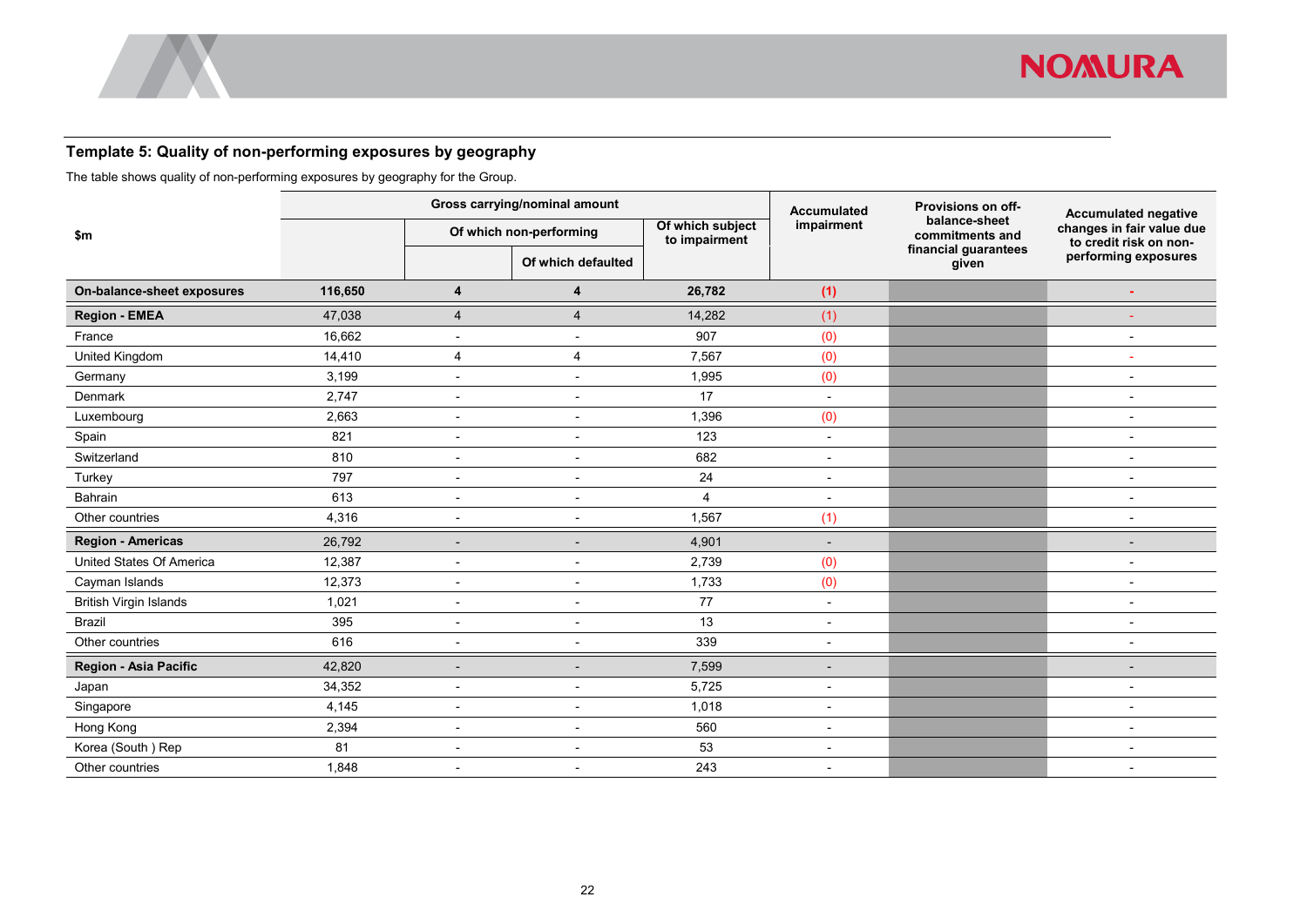

| Off-balance-sheet exposures | 859     | 27                       | $\sim$                   | $\overline{\phantom{a}}$ | $\overline{\phantom{a}}$ | (1)                      |  |
|-----------------------------|---------|--------------------------|--------------------------|--------------------------|--------------------------|--------------------------|--|
| <b>Region - EMEA</b>        | 837     | 27                       | $\overline{\phantom{0}}$ |                          |                          | (1                       |  |
| France                      | 366     |                          | $\overline{\phantom{0}}$ |                          |                          | (0)                      |  |
| United Kingdom              | 306     | 27                       |                          |                          |                          | (0)                      |  |
| Luxembourg                  | 79      |                          |                          |                          |                          | (0)                      |  |
| Netherlands                 | 41      |                          | $\overline{\phantom{0}}$ |                          |                          | (0)                      |  |
| Other countries             | 45      |                          | $\overline{\phantom{0}}$ |                          |                          | (1)                      |  |
| <b>Region - Americas</b>    | 22      | $\overline{\phantom{0}}$ | $\overline{\phantom{a}}$ |                          |                          | $\overline{\phantom{0}}$ |  |
| Cayman Islands              | 15      |                          |                          |                          |                          | (0)                      |  |
| United States Of America    |         |                          |                          |                          |                          | (0)                      |  |
| <b>Total</b>                | 117,509 | 31                       |                          | 26,782                   | 41                       |                          |  |